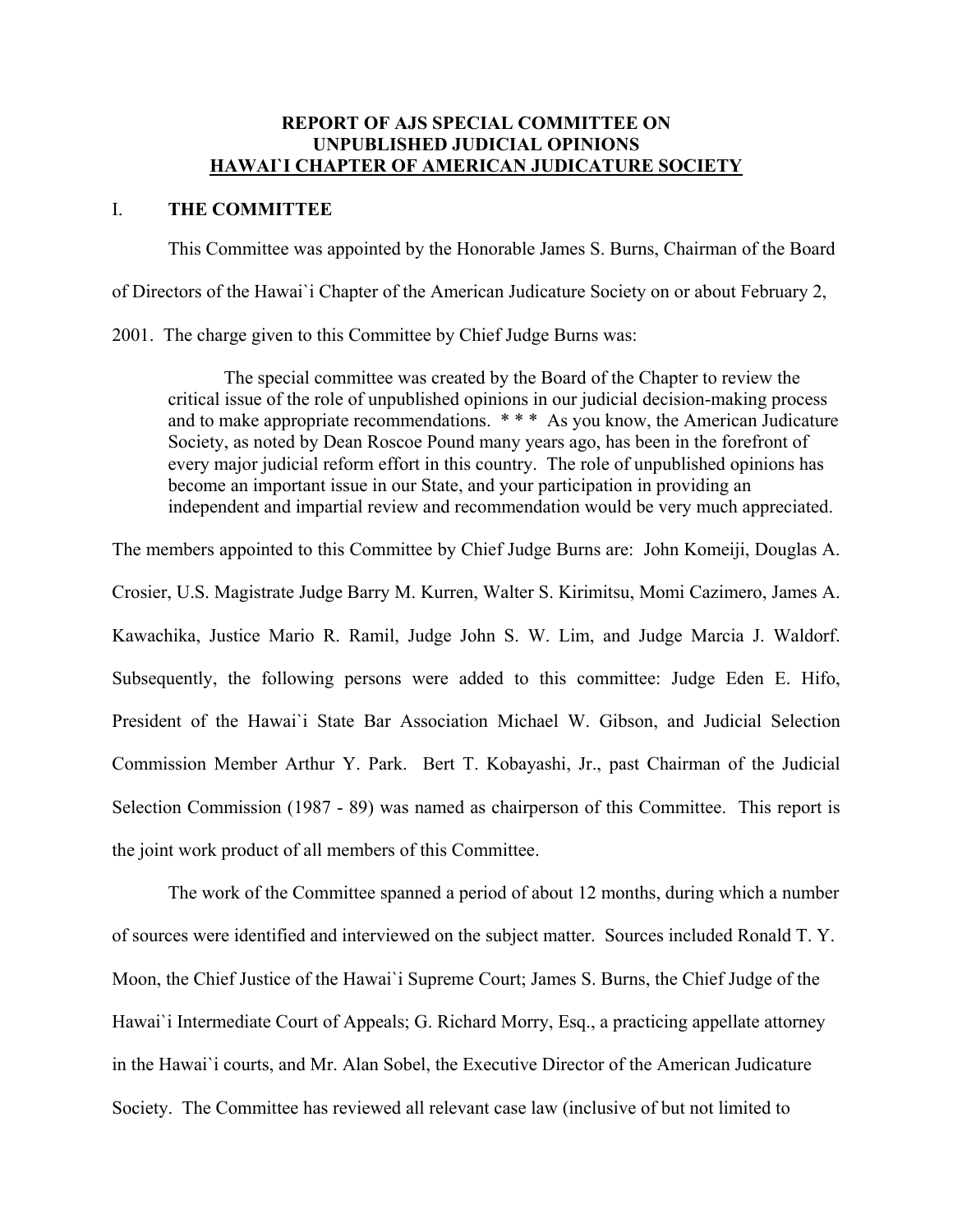Anastoff v. United States, 223 F.3d 898, (eith Cir. 2000), vacated as moot on rehearing en banc, 235 F.3d 1054 ( $8^{th}$  Cir. 2000) and Hart v. Massanari, 266 F.3d 1155 ( $9^{th}$  Cir. 2001) and the relevant rules as to the citation of unpublished opinions of each of the federal circuits.

 Consideration of the issue was prompted by the Eighth Circuit Court of Appeals' decision in Anastasoff v. United States of America, 223 F.3d 898 (8th Cir. 2000), vacated as moot on rehearing en banc, 235 F.3d 1054 (8th Cir. 2000). Prior to its vacatur, the Anastasoff decision held that the 8th Circuit Court of Appeals rule declaring that unpublished opinions are not precedent, was unconstitutional under Article III of the United States Constitution because it purported to confer on the federal courts a power that went beyond the "judicial".

 Hawai`i employs a similar appellate rule in prohibiting a memorandum opinion or unpublished dispositional order of the appellate courts from being cited in any other action or proceeding except under certain limited circumstances. Hawai'i Rules of Appellate Procedure ("HRAP") Rule 35. This rule is premised upon the notion that unpublished opinions and orders are non-precedential in nature and therefore should not be relied upon except by the parties to the case in question. See Kema v. Gaddis, 91 Haw. 200, 964 P.2d 334 (1999). In light of the discussion in the Anastasoff case and the practical reality that other litigants and/or their counsel often are aware of and do, in fact, informally resort to unpublished opinions and orders for guidance, the Committee examined the continuing viability of a rule which proscribes a litigant from even citing an unpublished opinion or order in any other action or proceeding, if it may be helpful or instructive to the court.

#### II. **METHODS OF DISPOSITION OF MATTERS BROUGHT BEFORE THE HAWAI`I APPELLATE COURTS**

 The general guidelines applied by our appellate courts for issuance of summary disposition orders, memorandum opinions and published opinions are: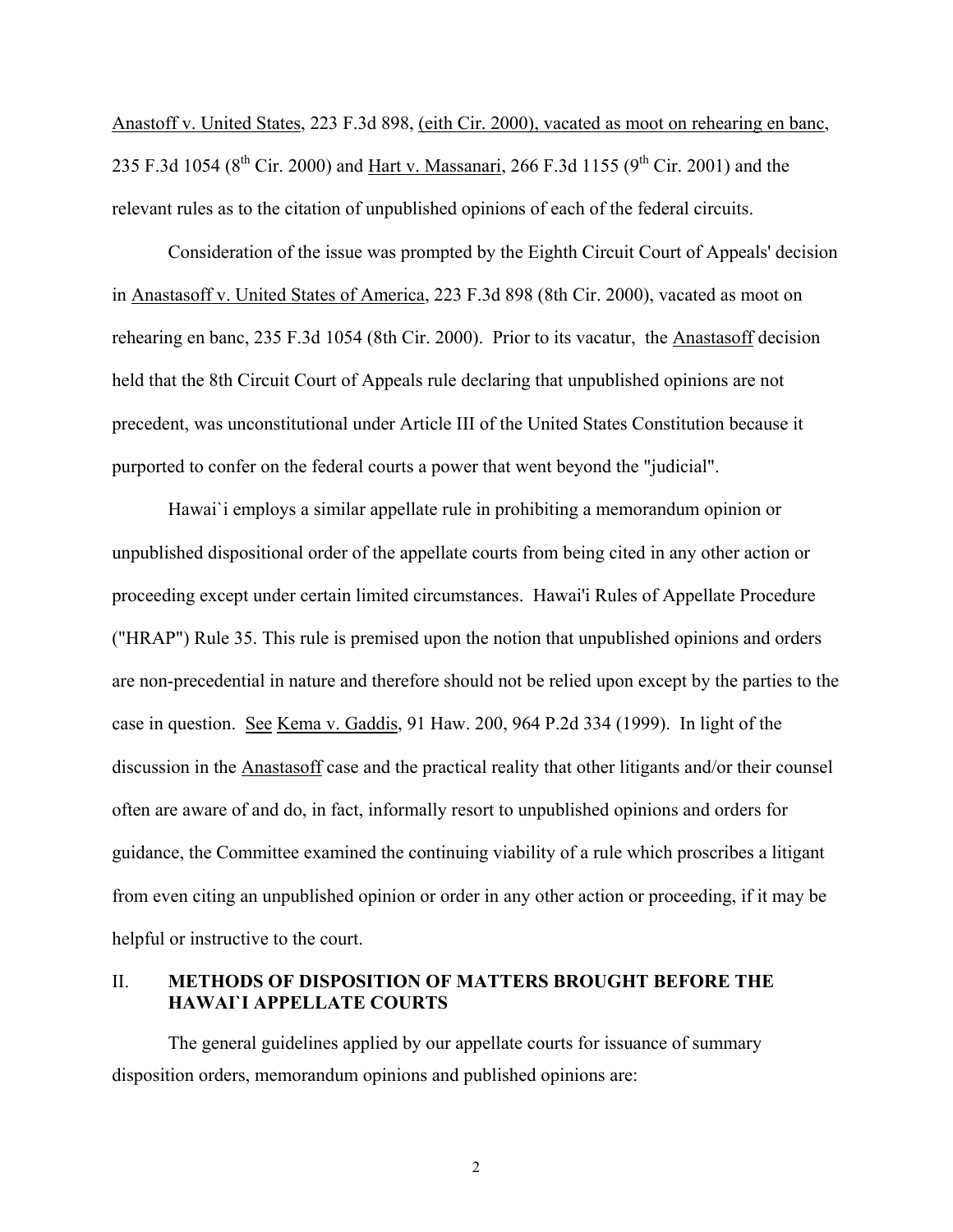(1) Summary disposition orders are issued when the appellate courts are affirming a judgment and the issues raised are decided by application of well- known legal principles to unremarkable facts.

(2) Memorandum opinions are issued when the appellate courts are reversing a judgment or when they are affirming, affirming in part and vacating in part, or affirming in part and reversing in part, but are applying well- known legal principles to unremarkable facts.

(3) Published opinions are issued when explication of the law will provide some benefit to parties, courts, and practitioners. Published opinions are more likely when the case involves unique issues of law, cases of first impression, the application of known legal principles in circumstances different from previous cases, or when known legal principles need further explanation or limitation.

### III. **CITATION TO UNPUBLISHED OPINIONS**

### A. **THE PRESENT RULE**

HRAP 35 presently provides, in pertinent part, as follows:

(c) Citation. A memorandum opinion or unpublished dispositional order shall not be cited in any other action or proceeding, except when the opinion or unpublished dispositional order establishes the law of the pending case, res judicata or collateral estoppel, or in a criminal action or proceeding involving the same respondent.

Citation of an unpublished opinion or order is thus strictly prohibited, save and except for

the limited purposes of establishing the law of the case, res judicata or collateral estoppel, or

where the criminal action involves the same respondent. Failure to comply with this rule

subjects the attorney of record to sanctions, by fine or otherwise, by the appellate courts. HRAP

51.

### B. **THE RATIONALE FOR THE PRESENT RULE**

The use of unpublished opinions and orders is essentially supported upon three (3)

grounds:

(1) Unpublished opinions and orders are case management tools to assist the appellate courts in timely dispositions of non-precedent setting matters pending before them. In contrast, writing a precedential opinion is an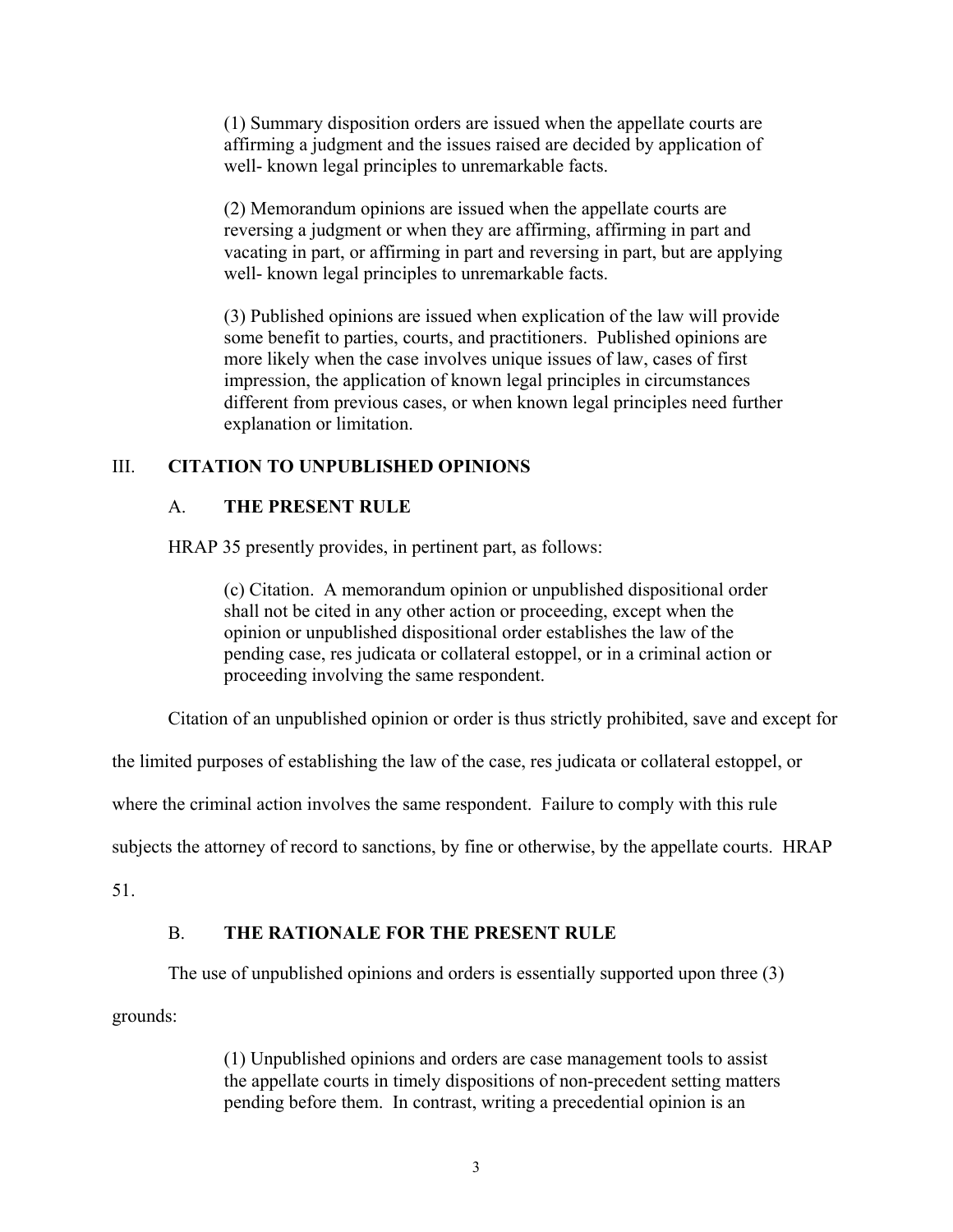exacting and time-consuming process. It involves much more than deciding who wins and who loses in a particular case. It sets the course of the law for all litigants and potential litigants to come.

(2) Unpublished opinions and orders permit the appellate courts to garner consensus on the disposition of cases. While some justices or judges might agree upon the outcome of a case, they might not agree on the precise reasoning or the rule to be applied in future cases. If an opinion or order can remain unpublished, the assent of a potentially dissenting justice or judge can be more easily obtained if he would not otherwise feel obligated to clarify his differences with the majority.

(3) Publishing redundant opinions in the same area of the law based on materially undistinguishable facts will simply clutter up the law books and databases.

#### IV. **SHORT STATEMENT OF THE PROBLEM**

There is a problem perceived by the legal community with the continued use of summary disposition orders and, particularly, the inability to cite memorandum opinions despite the fact that these opinions appear to be of substantial length and content and often cite other case law as precedent for the conclusions. In addition, there appears to be inconsistency on the part of the trial courts as to their consideration and use of unpublished opinions. This problem appears to be focused in the Family Court.

There has also been recognition of this problem by the federal courts, which have concluded that if the Hawai`i Supreme Court were able to provide some statement of the basis of the summary disposition orders then the federal courts would be better served. With regard to the habeas corpus practice in the federal courts it is suggested that unless the summary disposition orders in criminal cases are supported by some reasoning the summary disposition orders are not suitable for habeas corpus review by the federal courts. The reason for this concern is that a person convicted of a state offense may challenge the conviction in federal court on federal grounds, but only after he or she has exhausted all state remedies and presented the federal issues to the state appellate courts. The U.S. Supreme Court has held that federal courts, in making their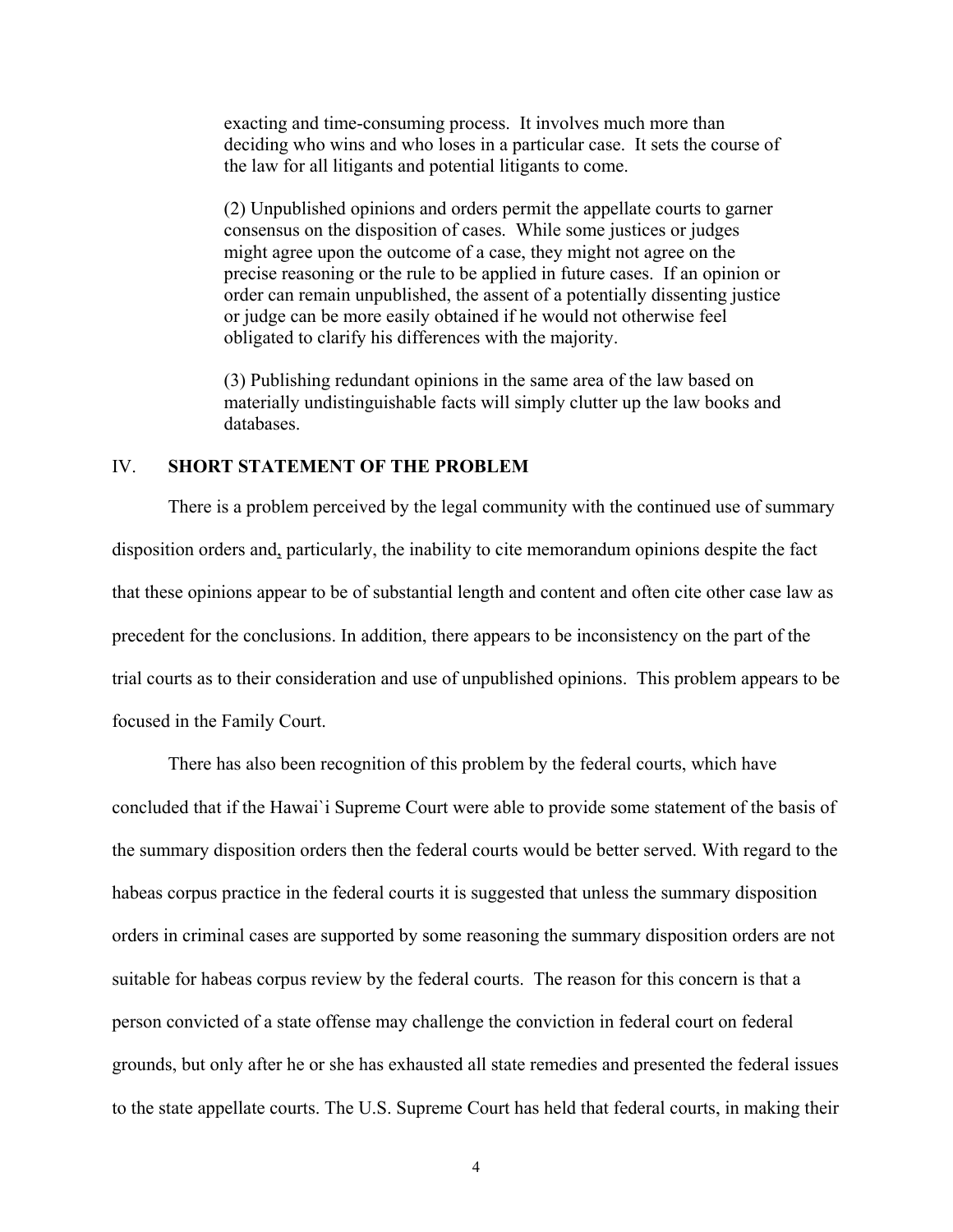decisions, are to give great deference to the state court's analysis of the case. In particular, the federal courts must rely on the analysis of the federal issues by the state court so long as it is a reasonable one.<sup>1</sup> However, when the state courts produce summary disposition orders without any statement of reason, the federal courts are confronted with the predicament discussed in Delgado v. Lewis, 223 F.3d 976 ( $9<sup>th</sup>$  Cir. 2000). The Ninth Circuit there noted that absent an articulated rationale for denial from the state court, the "federal courts are left simply to speculate about what 'clearly established law' the state court might have applied, as well as how it was applied."<sup>2</sup> Delgado, 223 F.3d at 982. Despite the frustrations imposed by the state's summary disposition order, the Ninth Circuit ultimately applied a directive from Williams v.Taylor, 5239 U.S. 362 (2000) , but noted that it was without an "analysis to be used when federal courts are presented with a state court decision that is unaccompanied by any *ratio decidendi*." [**Id**].Delgado, 223 F. 3d at 982**.** 

#### V. **RELATIONSHIP BETWEEN THE COURT'S WORK LOAD AND SUMMARY DISPOSITION ORDERS AND MEMORANDUM OPINIONS**

The use of unpublished memorandum opinion by the Hawai`i appellate courts directly increased as the size of the Hawai`i appellate case docket increased. Beginning as early as 1970, concern began to grow regarding the increasing appellate case docket and the consequential increase in the time it took for a case's final disposition on appeal. Additionally, while the

 $\frac{1}{1}$  See Miller v. Fenton, 474 U.S. 104 (1985) (noting that federal habeas courts "should, of course, give great weight to the considered conclusions of a coequal state judiciary") and Williams v. Taylor, 529 U.S. 362 (2000) (imposing additional restrictions)

<sup>2</sup> 28 U.S.C. § 2254(d)(1) defines two categories of cases in which a state prisoner may obtain federal habeas relief with respect to a claim adjudicated on the merits in state court. Under the statute, a federal court may grant a writ of habeas corpus if the relevant state-court decision was either (1) "contrary to . . . clearly established Federal law, as determined by the Supreme Court of the United States," or (2) "involved an unreasonable application of. . . clearly established Federal law, as determined by the Supreme Court of the United States."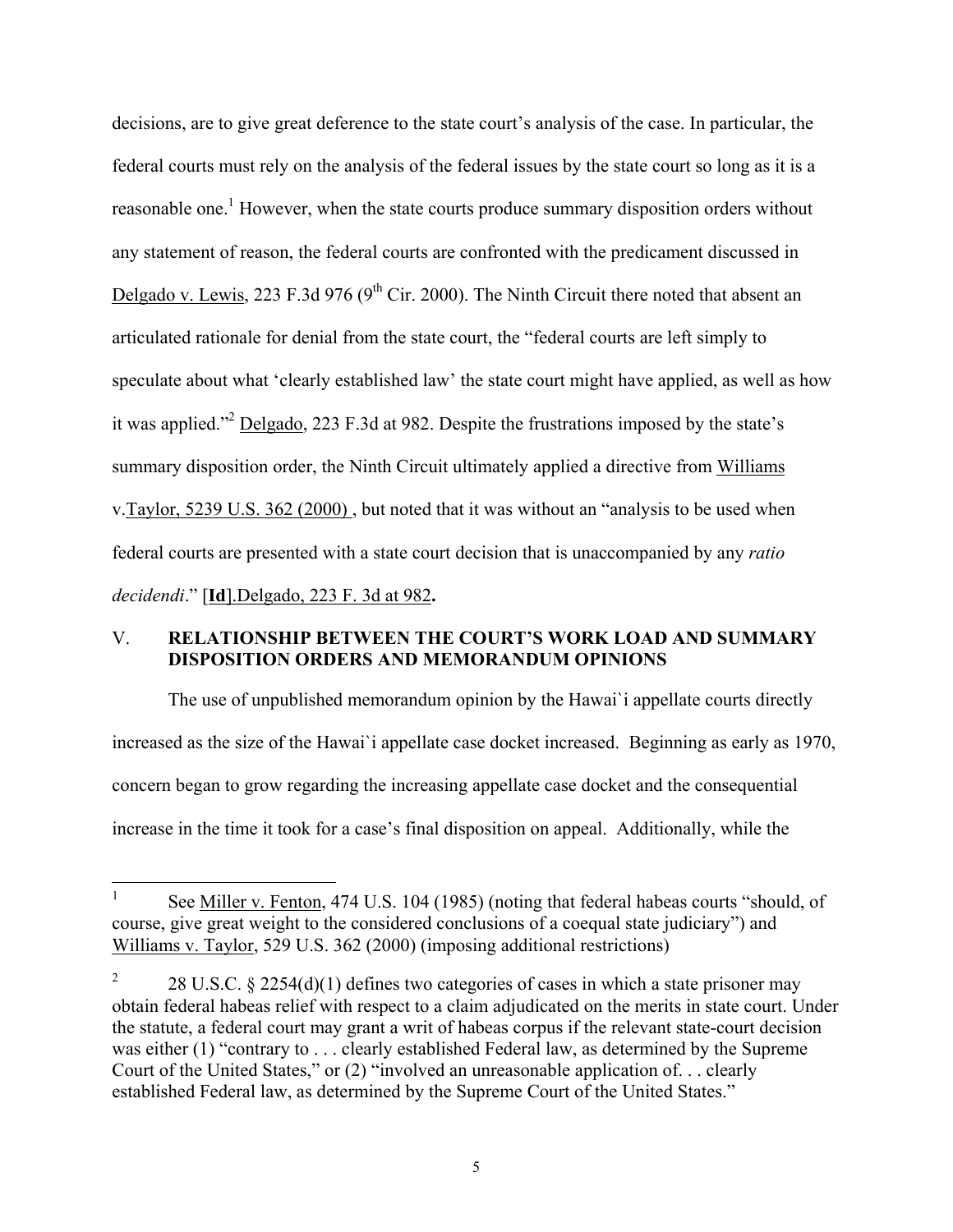number of practicing attorneys and cases on appeal were growing, this same growth was not matched by comparable increases in the number of appellate judges.

Between 1974 and 1982 the average length of time between oral arguments and final disposition increased to more than four years. It was also during this period that summary orders of affirmance emerged as a means to address the appellate backlog. Additionally, Hawai`i appellate courts would increasingly use memorandum opinions to shorten the time period in which cases would be disposed. In 1980, the Hawai'i Intermediate Court of Appeals was created as a means to address the overloading problems facing the Hawai`i Supreme Court. Despite the addition of the Hawai`i Intermediate Court of Appeals, which was conscientiously and substantially working on reducing the caseload, by 1982 it was evident that the Supreme Court's caseload was continuing to increase disproportionately to the Court's disposition rate. During the decade between 1982 and 1992, the Court addressed its caseload by assigning its cases into one of three categories: Cases which would be decided by the Court, cases to be decided by the Intermediate Court of Appeals, and cases which would be decided by memorandum opinions. While this practice did expedite the process, criticism began to reemerge regarding the perceived overuse of memorandum opinions instead of published opinions. The Court then began to limit the number of appeals in which oral arguments would be allowed on the presumption that this would allow more time to the Court to issue opinions. The reduction of oral arguments also resulted in an increase in the number of published opinions. However, despite these efforts, the Court's docket continued to increase and the use of summary disposition orders and memorandum opinions was again on the upswing to reduce the growing backlog of cases.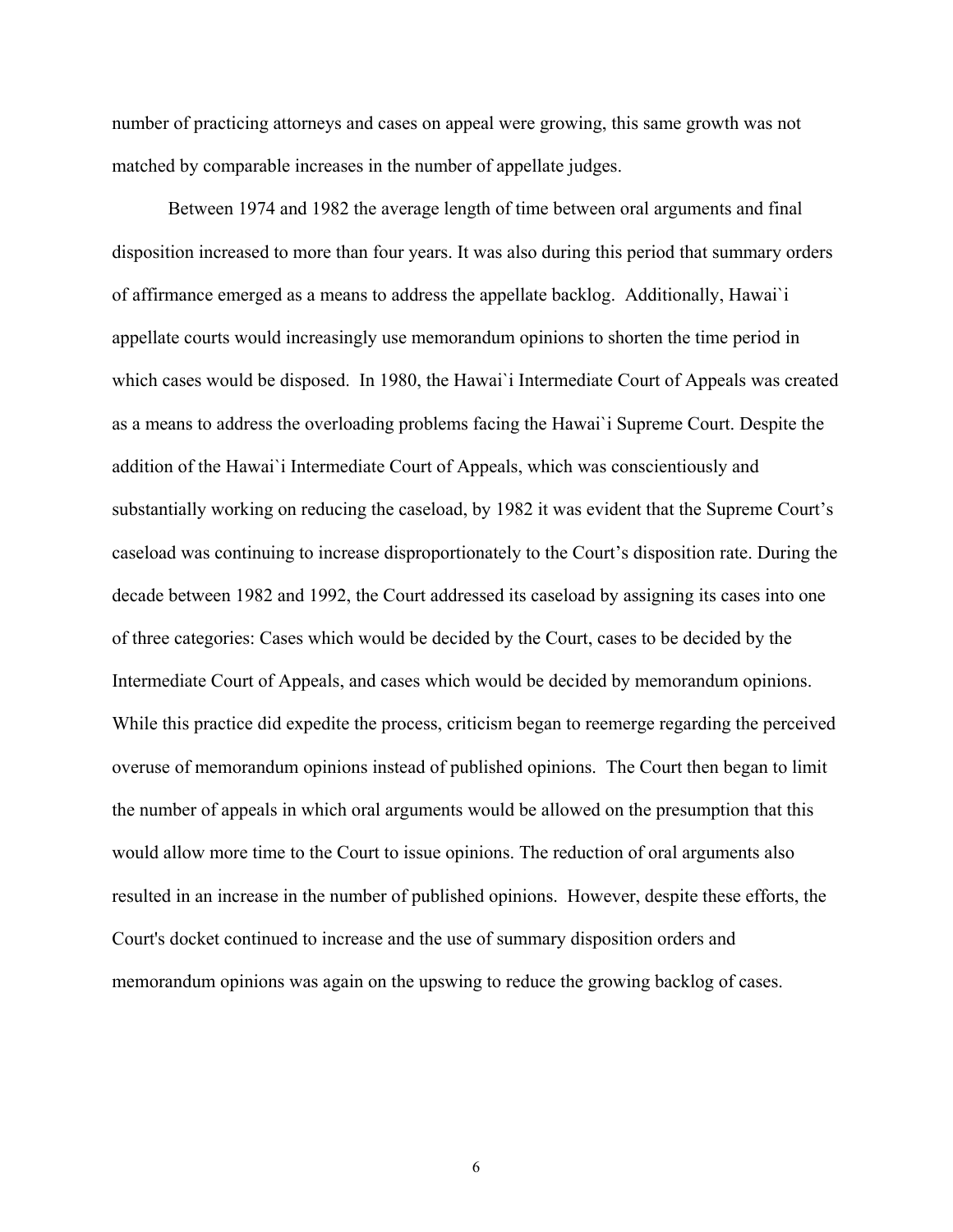The committee has discussed the problems with Chief Justice Ronald T. Y. Moon, who

was most cooperative, and who indicated that the Court was aware of the situation. Chief Justice

Moon stated:

In an ideal world, I might agree with the proposition that each appellate disposition should be fully explained, published, and subject to citation as authority. However, we must deal with a world in which resources are very limited and demands are very high. Publication of every decision, whether fully reasoned or a simple order, would likely be economically impossible and the delays intolerable.

## VI. **SCOPE OF THE PROBLEM WITH THE ICA**

From 1994 to the present date, the Hawai`i Intermediate Court of Appeals information

provides as follows:

|           |          | TOTAL APPEALS PER FISCAL YEAR           |          |                |
|-----------|----------|-----------------------------------------|----------|----------------|
|           |          | (PLUS NUMBER REOPENED STARTING 1999-00) |          |                |
| Period    | Appeals  | Monthly                                 |          |                |
|           | Filed    | Average                                 |          |                |
| 1994-95   | 846      | 70.5                                    |          |                |
| 1995-96   | 807      | 67.25                                   |          |                |
| 1996-95   | 726      | 60.5                                    |          |                |
| 1997-98   | 780      | 65                                      |          |                |
| 1998-99   | 821      | 68.4                                    |          |                |
| 1999-00   | 786 (32) | 65.5                                    |          |                |
|           |          |                                         |          |                |
|           | 1999     | <b>MONTHLY</b>                          | 2000     | <b>MONTHLY</b> |
|           |          | <b>AVERAGE</b>                          |          | <b>AVERAGE</b> |
| July      | 65(4)    |                                         | 63(5)    |                |
| August    | 84(1)    |                                         | 62(2)    |                |
| September | 52(1)    |                                         | 58 $(3)$ |                |
| October   | 52(1)    |                                         | 78(3)    |                |
| November  | 83(3)    |                                         | 62(4)    |                |
| December  | 58(3)    |                                         | 68(1)    | 65             |
| January   | 69(6)    |                                         | 61(1)    |                |
| February  | 20(1)    |                                         | 49       |                |
| March     | 65(1)    |                                         |          |                |
| April     | 73(2)    |                                         |          |                |
| May       | 99(3)    |                                         |          |                |
| June      | 66(6)    | 65.5                                    |          |                |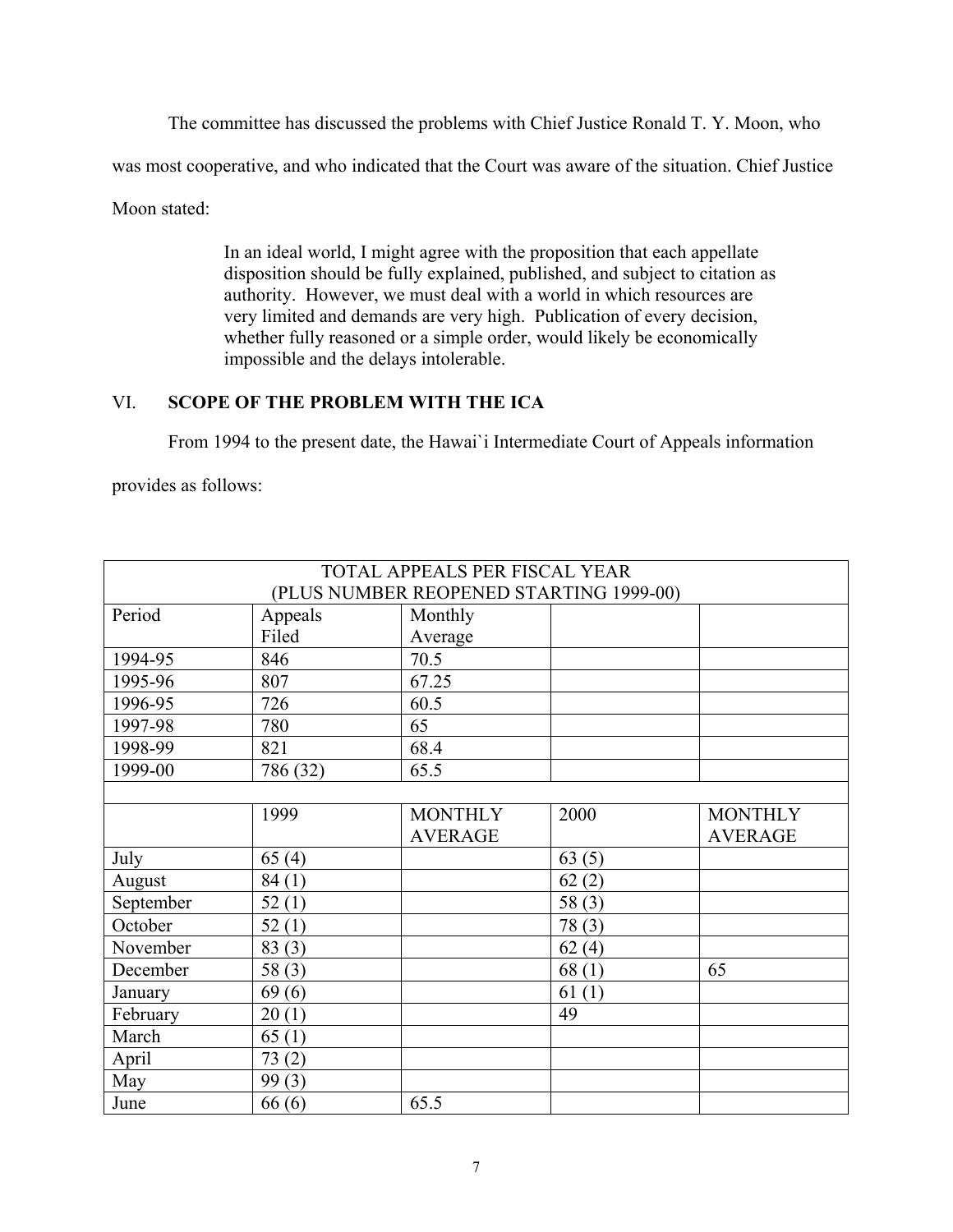| HAWAI'I INTERMEDIATE COURT OF APPEALS   |            |      |                |                |                |                 |                |                  |                  |                      |
|-----------------------------------------|------------|------|----------------|----------------|----------------|-----------------|----------------|------------------|------------------|----------------------|
| Period                                  | <b>New</b> | Avg  | MemOp          | <b>SDO</b>     |                | Pub             |                | D/W              | <b>ToHSC</b>     | (TOT)                |
| 1994-95                                 | 220        | 18.3 | 32             |                |                | 64              |                | 23               | 47               | [166]                |
| 1995-96                                 | 162        | 13.5 | 62             | $\overline{2}$ |                | $\overline{75}$ |                | 14               | 35               | [188]                |
| 1996-97                                 | 132        | 11.0 | 201            | 134            |                | 58              |                | 12               | 9                | [414]                |
| = plus number reopened or remanded)     |            |      |                |                |                |                 |                |                  |                  |                      |
| 1997-98                                 | 148(2)     | 12.3 | 127            | 117            |                | 63              |                | 8                | $\overline{0}$   | $[315]$              |
| 1998-99                                 | 226(2)     | 18.8 | 87             | 62             |                | 48              |                | $\overline{2}$   | 3                | $202$ ]              |
| 1999-00                                 | 240(1)     | 20.0 | 94             | 44             |                | 58              |                | $\overline{2}$   | $\theta$         | [198]                |
|                                         |            |      | $(47.5\%)$     | $(22.2\%)$     |                | $(29.3\%)$      |                |                  |                  |                      |
| 2000-01                                 |            |      |                |                |                |                 |                |                  |                  |                      |
| July                                    | 21         |      | $\mathbf{1}$   | 6              |                | $\overline{3}$  |                | $\boldsymbol{0}$ | $\mathbf{1}$     | [11]                 |
| August                                  | 11         |      | $\overline{4}$ | $\overline{7}$ |                | $\overline{2}$  |                | $\boldsymbol{0}$ | $\theta$         | [13]                 |
| September                               | 13         |      | $\overline{7}$ | 8              |                | $\mathbf{1}$    |                | $\mathbf{0}$     | $\overline{0}$   | $\lceil 16 \rceil$   |
| October                                 | 39         |      | 6              | $\overline{4}$ |                | $\overline{4}$  |                | $\mathbf{1}$     | $\mathbf{0}$     | $\lceil 15 \rceil$   |
| November                                | 1          |      | $\overline{4}$ | $\overline{0}$ |                | 8               |                | $\boldsymbol{0}$ | $\overline{0}$   | $[12]$               |
|                                         |            |      |                |                |                |                 |                |                  |                  |                      |
| December                                | 13         |      | 8              | 3              |                | 3               |                | $\theta$         | $\theta$         | [14]                 |
|                                         |            |      | $(40.4\%)$     | $(33.3\%)$     |                | $(24.5\%)$      |                |                  |                  |                      |
| (AVG. 16.3)                             |            |      |                |                |                |                 |                |                  | (AVG 13.5)       |                      |
| (TOTAL NEW 98)                          |            |      |                |                |                |                 |                |                  |                  | <b>TOTAL PAU 81)</b> |
| (SIX MONTHS ICA CUMULATIVE NET LOSS 17) |            |      |                |                |                |                 |                |                  |                  |                      |
| January                                 | 22         |      | 12             | $\overline{7}$ | 3              |                 | 3              |                  | $\boldsymbol{0}$ | $\left[25\right]$    |
| February                                | 21         |      | $\overline{7}$ | $\overline{3}$ | $\overline{2}$ |                 | $\mathbf{1}$   |                  | $\overline{0}$   | $\lceil 8 \rceil$    |
| March                                   | 25         |      | 14             | $\overline{4}$ | $\overline{4}$ |                 | $\overline{0}$ |                  | $\theta$         | $[22]$               |
| April                                   |            |      |                |                |                |                 |                |                  |                  |                      |
|                                         |            |      |                |                |                |                 |                |                  |                  |                      |
|                                         |            |      |                |                |                |                 |                |                  |                  |                      |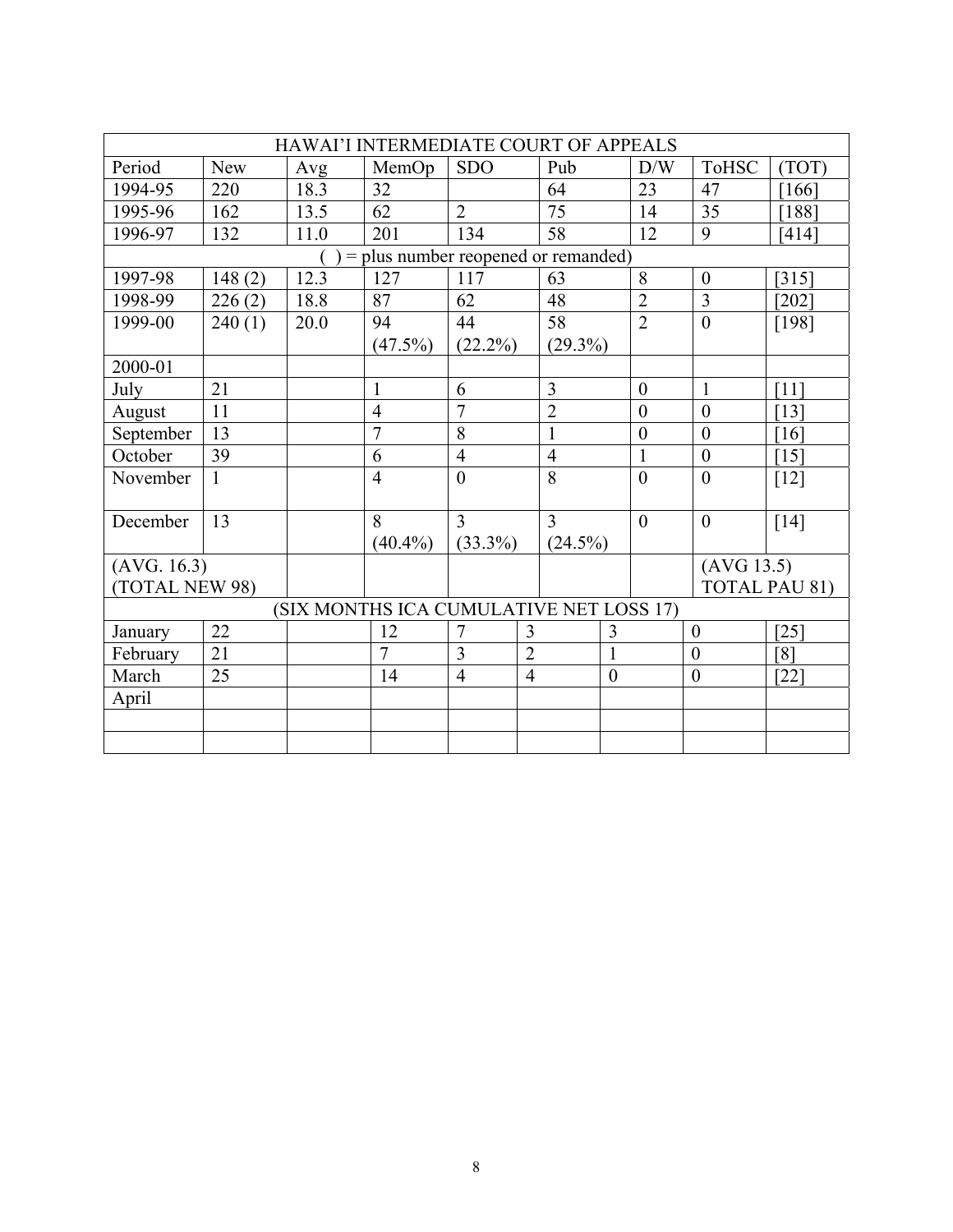| In July,                 | HSC did 26 |
|--------------------------|------------|
| In August                | HSC did 36 |
| In September, HSC did 37 |            |
| In October,              | HSC did 34 |
| In November, HSC did 42  |            |
| In December              | HSC did 21 |
| In January               | HSC did 26 |
| In February,             | HSC did 22 |
| In March,                | HSC did    |

|           | Pub | MemOp | <b>SDO</b> | Dismsd          | WD/Dsctnd | Other            |
|-----------|-----|-------|------------|-----------------|-----------|------------------|
| July      |     |       | 6          | 8               | h         |                  |
| August    |     |       |            | 21              |           |                  |
| September | 3   |       | 11         | 15              |           |                  |
| October   | 4   |       | 12         | 9               | 6         |                  |
| November  | 4   |       | 10         | $\overline{17}$ |           |                  |
| December  | 3   |       | 3          | 11              |           |                  |
| January   |     | 12    | 3          |                 |           |                  |
| February  |     | 0     | 4          | 13              |           | $\left( \right)$ |
| March     |     |       |            |                 |           |                  |
| April     |     |       |            |                 |           |                  |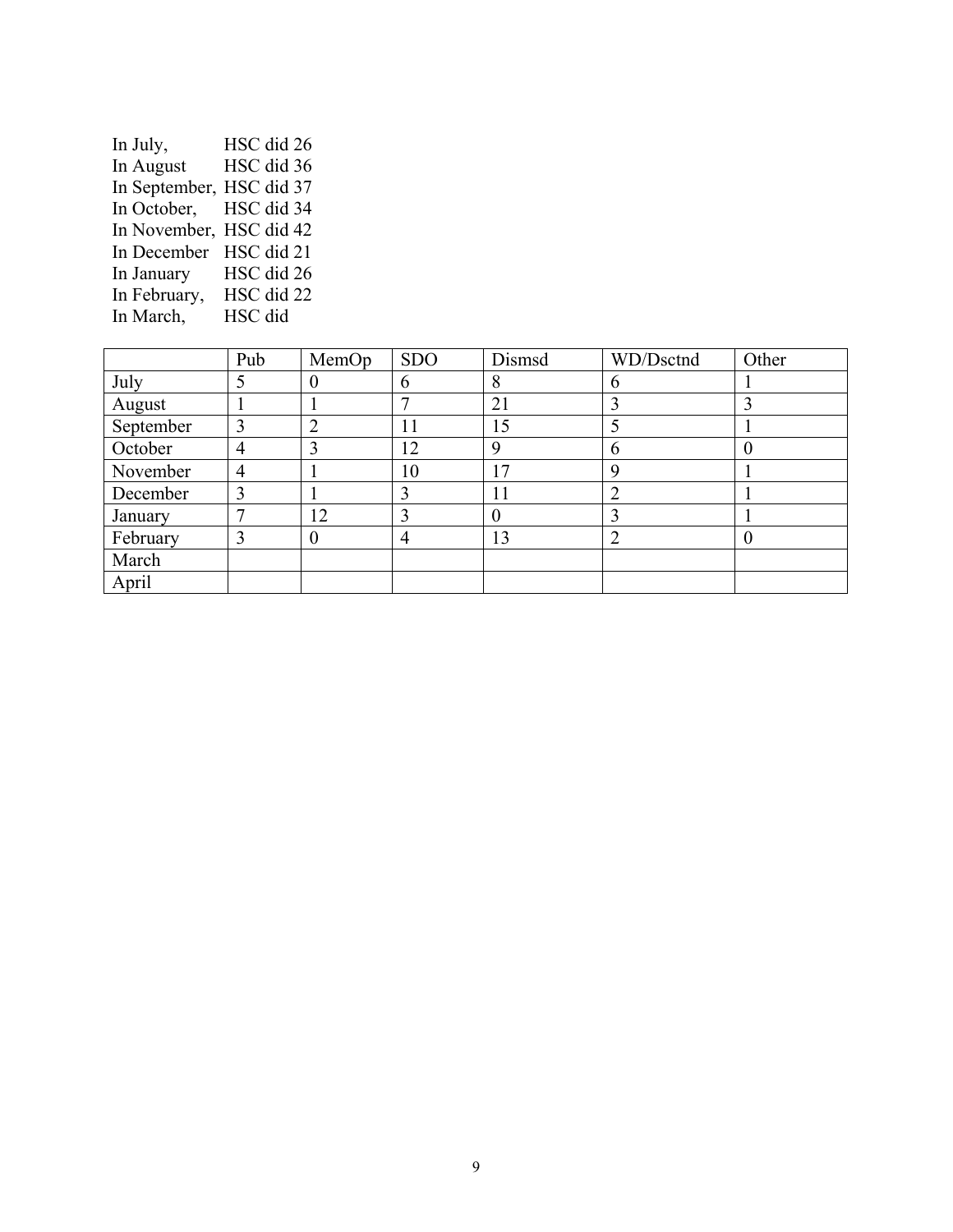| REMAINING FOR DISPOSITION                                    |          |            |       |            |  |  |  |
|--------------------------------------------------------------|----------|------------|-------|------------|--|--|--|
| (amount in parenthesis is number pau briefing and ready/NOA) |          |            |       |            |  |  |  |
| Year                                                         | SCt      | <b>ICA</b> | Total | Plus/Minus |  |  |  |
| June '94                                                     | 784      | 485        | 1269  | $+57$      |  |  |  |
| June '95                                                     | 779      | 547        | 1326  | $+11$      |  |  |  |
| June '96                                                     | 785      | 552        | 1337  | $-426$     |  |  |  |
| June '97                                                     | 652      | 259        | 911   | $-313$     |  |  |  |
| June '98                                                     | 506      | 92         | 598   | $-6$       |  |  |  |
| June '99                                                     | 471      | 121        | 592   | $+151$     |  |  |  |
| June '00                                                     | 581 (59) | 162        | 743   |            |  |  |  |
|                                                              |          |            |       |            |  |  |  |
| July                                                         | 602(68)  | 172        | 774   | $+31$      |  |  |  |
| August                                                       | 619 (57) | 170        | 789   | $+15$      |  |  |  |
| September                                                    | 630(43)  | 167        | 797   | $+8$       |  |  |  |
| October                                                      | 654 (48) | 176        | 830   | $+33$      |  |  |  |
| November                                                     | 657 (    | 182        | 839   | $+9$       |  |  |  |
| December                                                     | 692 (33) | 182        | 874   | $+35$      |  |  |  |
| (CUMULATIVE NET LOSS 131)                                    |          |            |       |            |  |  |  |
| January                                                      | 689 (35) | 179        | 868   | $-6$       |  |  |  |
| February                                                     | 695 (46) | 187        | 882   | $+14$      |  |  |  |
| March                                                        |          |            |       |            |  |  |  |
| April                                                        |          |            |       |            |  |  |  |

#### VII. **PRACTICE OF THE FEDERAL COURTS**

This problem is not unique to the State of Hawai`i and is currently a concern and problem nationwide and with the federal courts. The American Judicature Society has advised the Committee that no other state chapter of the American Judicature Society has yet to report or opine on this concern. However, the Committee did consider the prevailing practice in each of the federal circuits and found by way of comparison that the rules in the majority of the federal circuits prohibit all citation to unpublished decisions, except in cases where the citation is made to support a claim of res judicata, collateral estoppel, or law of the case. See D.C. Cir. R. 28(c); Fed. Cir. R. 47.6; First Cir. R. 36 (b)(2)(F); Second Cr. R. 0.23; Third Cir. R. IOP 5.8 & 6.2; Seventh Cir. R. 53(b)(2)(iv) & 53(e); Ninth Cir. R. 36-3 (b)(iii).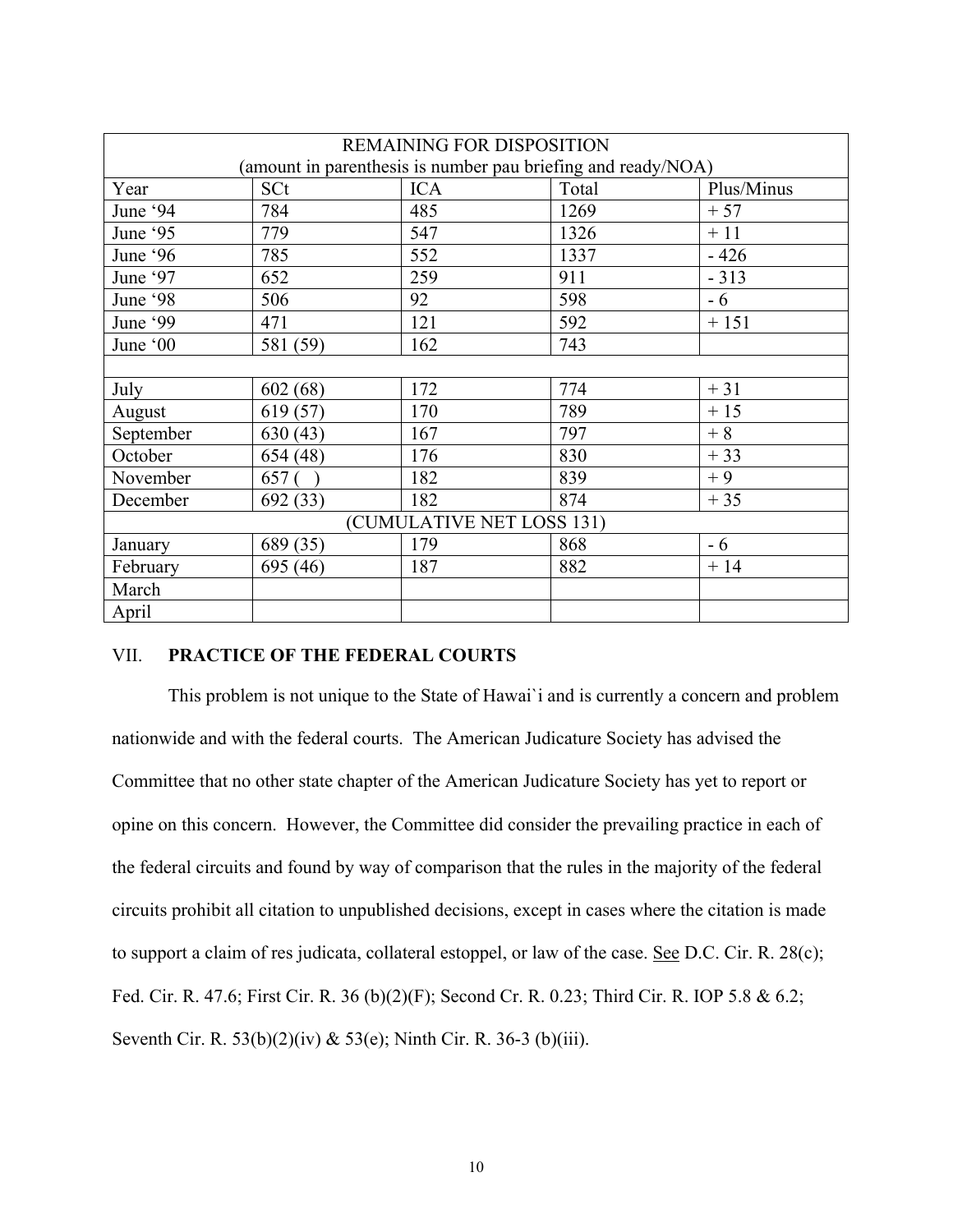Other circuits however, allow for the citation of unpublished decisions, but only as

persuasive, not binding, authority. See Fourth Cir. R. 36(c); Fifth Cir. R. 47.5.4; Sixth Cir. R.

28(g); Eighth Cir. R. 28(a)(i); Tenth Cir. R. 36.3(B) (1) & (2); Eleventh Cir. R. 36-2.

A summary of each circuit follows:

## A. **FIRST CIRCUIT**

First Circuit rule 36 (b)(2)(F) provides:

(F) Unpublished opinions of this court may be cited in filings with or arguments to this court only in related cases. Otherwise only published opinions may be cited. A published opinion is one that appears in the ordinary West Federal Reporter series (not including West's Federal Appendix) or as a recent opinion intended to be so published. All slip opinions released by the clerk's office are intended to be so published unless they bear the legend "Not For Publication" or some comparable phraseology.

First Cir. R. 36 (b)(2)(F)(emphasis added).

The First Circuit Court rules do not define what constitutes a "related case". However, in

the unpublished opinion U.S. v. Seeley, 7 F.3d 219 (1st Cir. 1993), the First Circuit ruled that the

district court's reliance on an unpublished opinion was not improper as the case involved a

codefendant who was tried separately on the same charges. The Court held that the "issues in

Judge Keeton's opinion were directly related to those here," and thus were citable as authority

under Rule 36.

# B. **SECOND CIRCUIT**

Second Circuit Rule 0.23 provides:

The demands of an expanding case load require the court to be ever conscious of the need to utilize judicial time effectively. Accordingly, in those cases in which decision is unanimous and each judge of the panel believes that no jurisprudential purpose would be served by a written opinion, disposition will be made in open court or by summary order.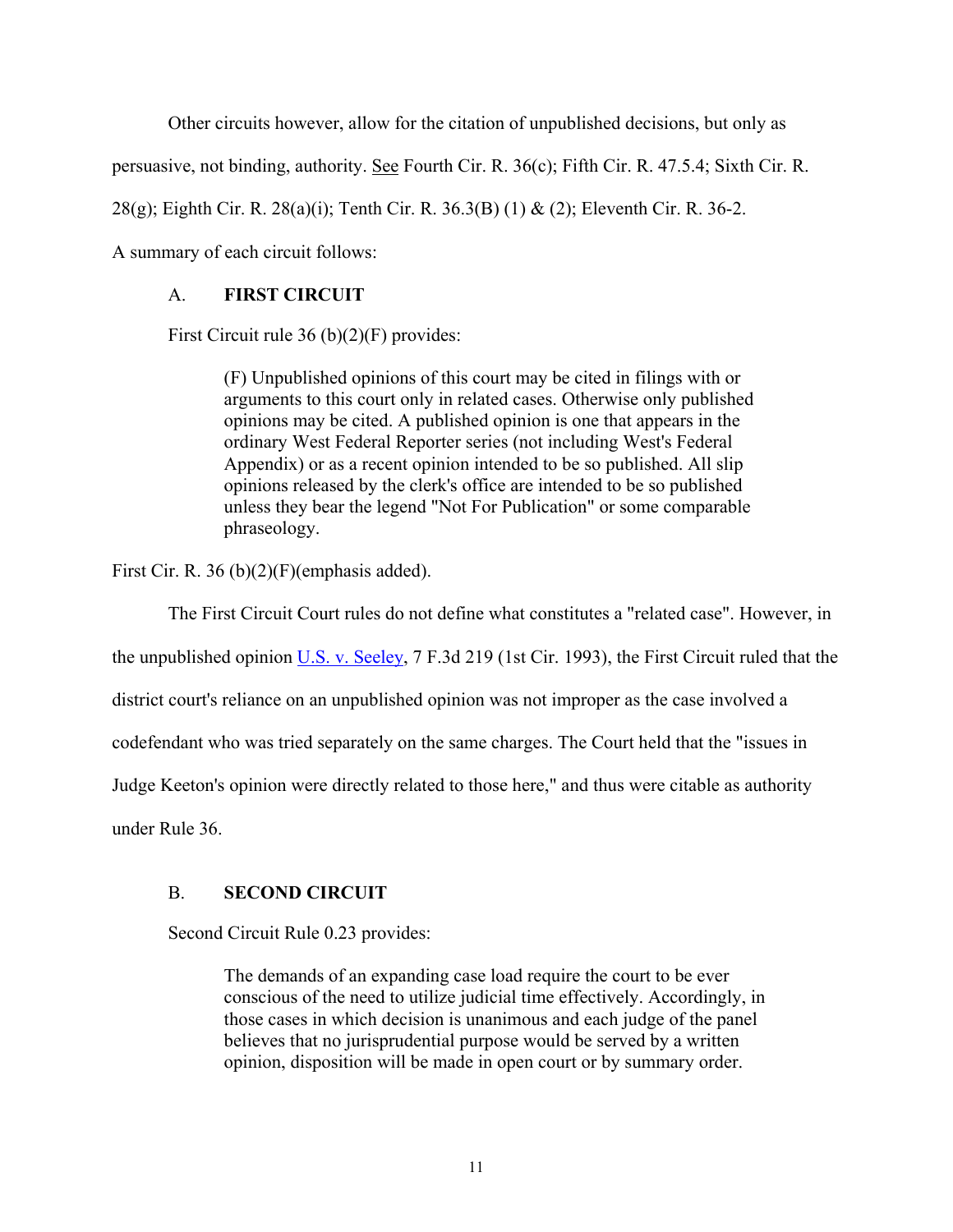Where a decision is rendered from the bench, the court may deliver a brief oral statement, the record of which is available to counsel upon request and payment of transcription charges. Where disposition is by summary order, the court may append a brief written statement to that order. Since these statements do not constitute formal opinions of the court and are unreported or not uniformly available to all parties, they shall not be cited or otherwise used in unrelated cases before this or any other court.

Second Cr. R. 0.23 (emphasis added).

### C. **THIRD CIRCUIT**

Third Circuit Rules of Internal Operating Procedure Rule 5.8 "Citations" provides as

follows:

Because the court historically has not regarded unpublished opinions as precedents that bind the court, the court by tradition does not cite to its unpublished opinions as authority.

Third Cir. R. IOP 5.8.

## D. **FOURTH CIRCUIT**

Fourth Circuit rule 36(c) provides:

In the absence of unusual circumstances, this Court will not cite an unpublished disposition in any of us published opinions or unpublished dispositions. Citation of this Court's unpublished dispositions in briefs and oral arguments in this Court and in the district courts within this Circuit is disfavored, except for the purpose of establishing res judicata, estoppel, or the law of the case.

If counsel believes, nevertheless, that an unpublished disposition of any court has precedential value in relation to a material issue in a case and that there is no published opinion that would serve as well, such disposition may be cited if counsel serves a copy thereof on all other parties in the case and on the Court. Such service may be accomplished by including a copy of the disposition in an attachment or addendum to the brief pursuant to the procedures set forth in Local Rule 28(b).

Fourth Cir. R. 36(c).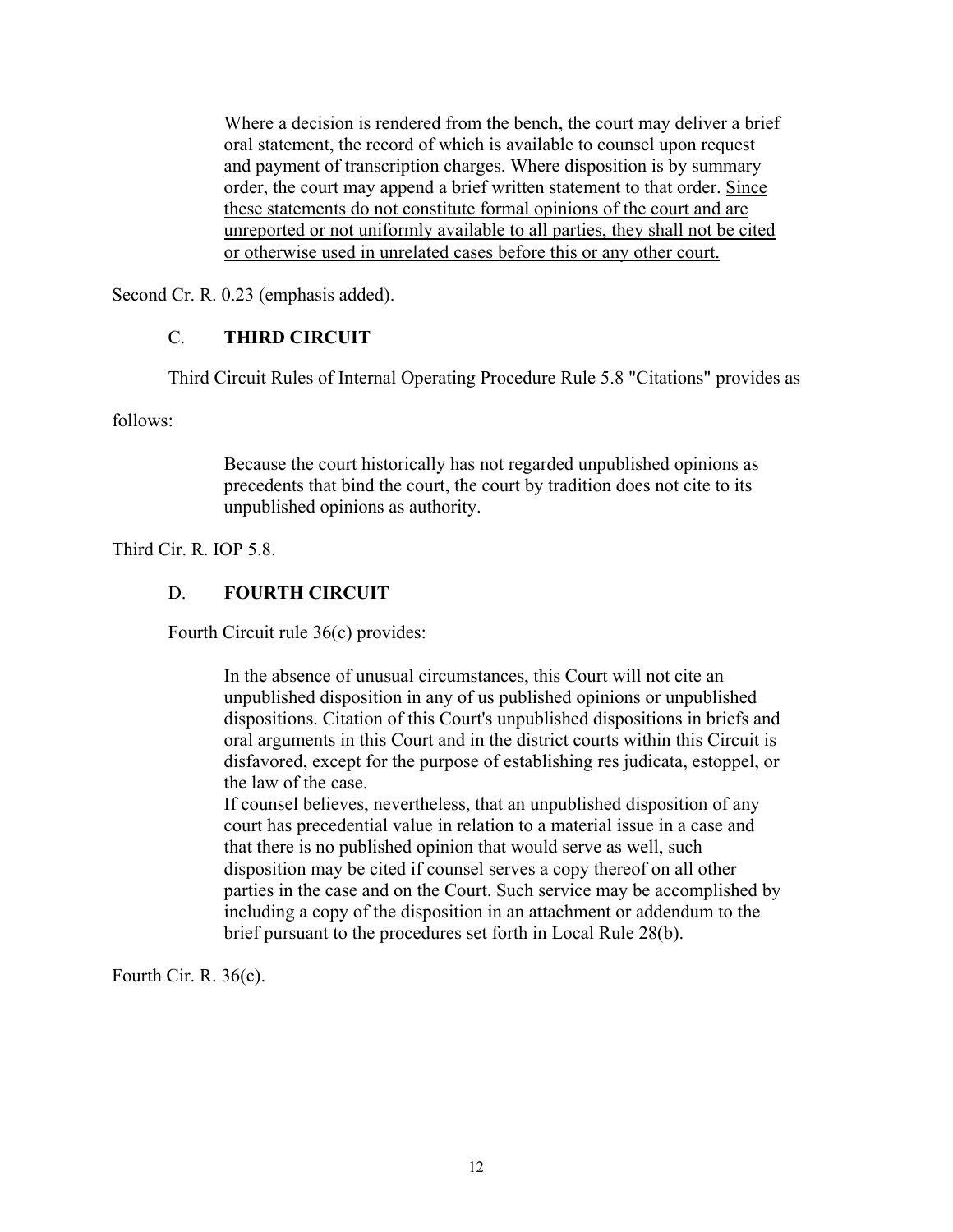### E. **FIFTH CIRCUIT**

The Fifth Circuit has a split policy relating to unpublished opinions which provides that

opinions prior to January 1, 1996 are precedent but should be cited in limited situations. Rule

47.5.3 provides:

47.5.3 Unpublished Opinions Issued Before January 1, 1996. Unpublished opinions issued before January 1, 1996, are precedent. However, because every opinion believed to have precedential value is published, such an unpublished opinion should normally be cited only when the doctrine of res judicata, collateral estoppel or law of the case is applicable (or similarly to show double jeopardy, abuse of the writ, notice, sanctionable conduct, entitlement to attorney's fees, or the like). A copy of any unpublished opinion cited in any document being submitted to the court, must be attached to each copy of the document.

However, for decisions issued after January 1, 1996, those decisions may have persuasive

value apart from the value in related cases. Rule 47.5.4 provides:

47.5.4 Unpublished Opinions Issued on or After January 1, 1996. Unpublished opinions issued on or after January 1, 1996, are not precedent, except under the doctrine of res judicata, collateral estoppel or law of the case (or similarly to show double jeopardy, abuse of the writ, notice, sanctionable conduct, entitlement to attorney's fees, or the like). An unpublished opinion may, however, be persuasive. An unpublished opinion may be cited, but if cited in any document being submitted to the court, a copy of the unpublished opinion must be attached to each document. The first page of each unpublished opinion bears the following legend:

Pursuant to 5th Circuit Rule 47.5, the court has determined that this opinion should not be published and is not precedent except under the limited circumstances set forth in 5th Circuit Rule 47.5.4.

### Fifth Cir. R. 47.5.4

### F. **SIXTH CIRCUIT**

Sixth Circuit rule 28(g) provides:

g) Citation of Unpublished Decisions. Citation of unpublished decisions in briefs and oral arguments in this Court and in the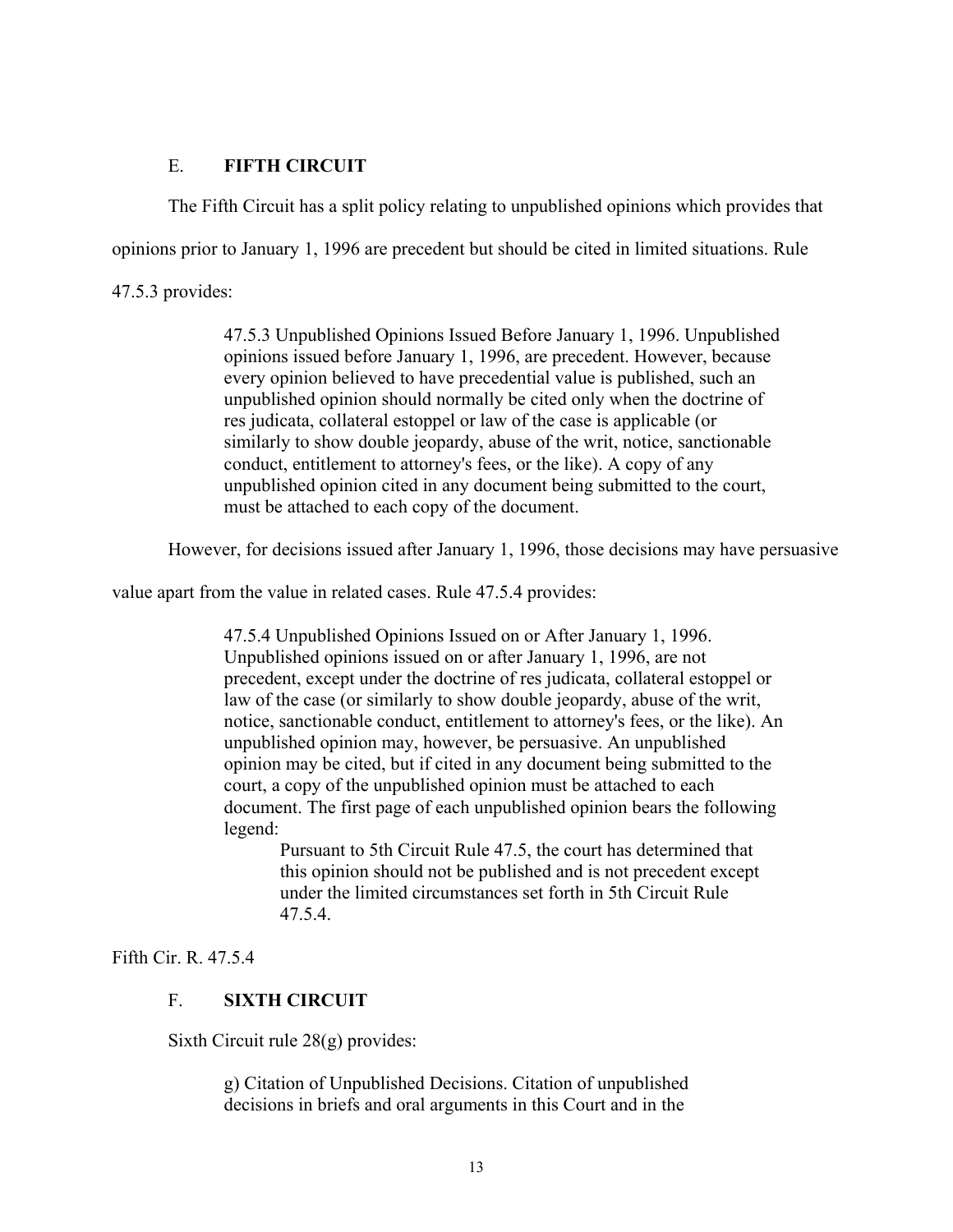district courts within this Circuit is disfavored, except for the purpose of establishing res judicata, estoppel, or the law of the case. If a party believes, nevertheless, that an unpublished disposition has precedential value in relation to a material issue in a case, and that there is no published opinion that would serve as well, such decision may be cited if that party serves a copy thereof on all other parties in the case and on this Court. Such service shall be accomplished by including a copy of the decision in an addendum to the brief.

Sixth Cir. R. 28(g).

#### G. **SEVENTH CIRCUIT**

Seventh Circuit Rule 53(b)(2)(iv) provides:

(2) Unpublished orders:

…

 (iv) Except to support a claim of res judicata, collateral estoppel or law of the case, shall not be cited or used as precedent

Seventh Cir. R. 53(b)(2)(iv).

Further in rule 53, the section provides:

Except to the purposes set forth in Circuit Rule  $53(b)(2)(iv)$ , no unpublished opinion or order of any court may be cited in the Seventh Circuit if citation is prohibited in the rendering court.

Seventh Cir. R. 53.

#### H. **EIGHTH CIRCUIT**

Eighth Circuit rule 28A(i) provides:

(i) Citation of Unpublished Opinion. Unpublished opinions are not precedent and parties generally should not cite them. When relevant to establishing the doctrines of res judicata, collateral estoppel, or the law of the case, however, the parties may cite any unpublished opinion. Parties may also cite an unpublished opinion of this court if the opinion has persuasive value on a material issue and no published opinion of this or another court would serve as well. A party who cites an unpublished opinion in a document must attach a copy of the unpublished opinion to the document. A party who cites an unpublished opinion for the first time at oral argument must attach a copy of the unpublished opinion to the supplemental authority letter required by FRAP 28(j). When citing an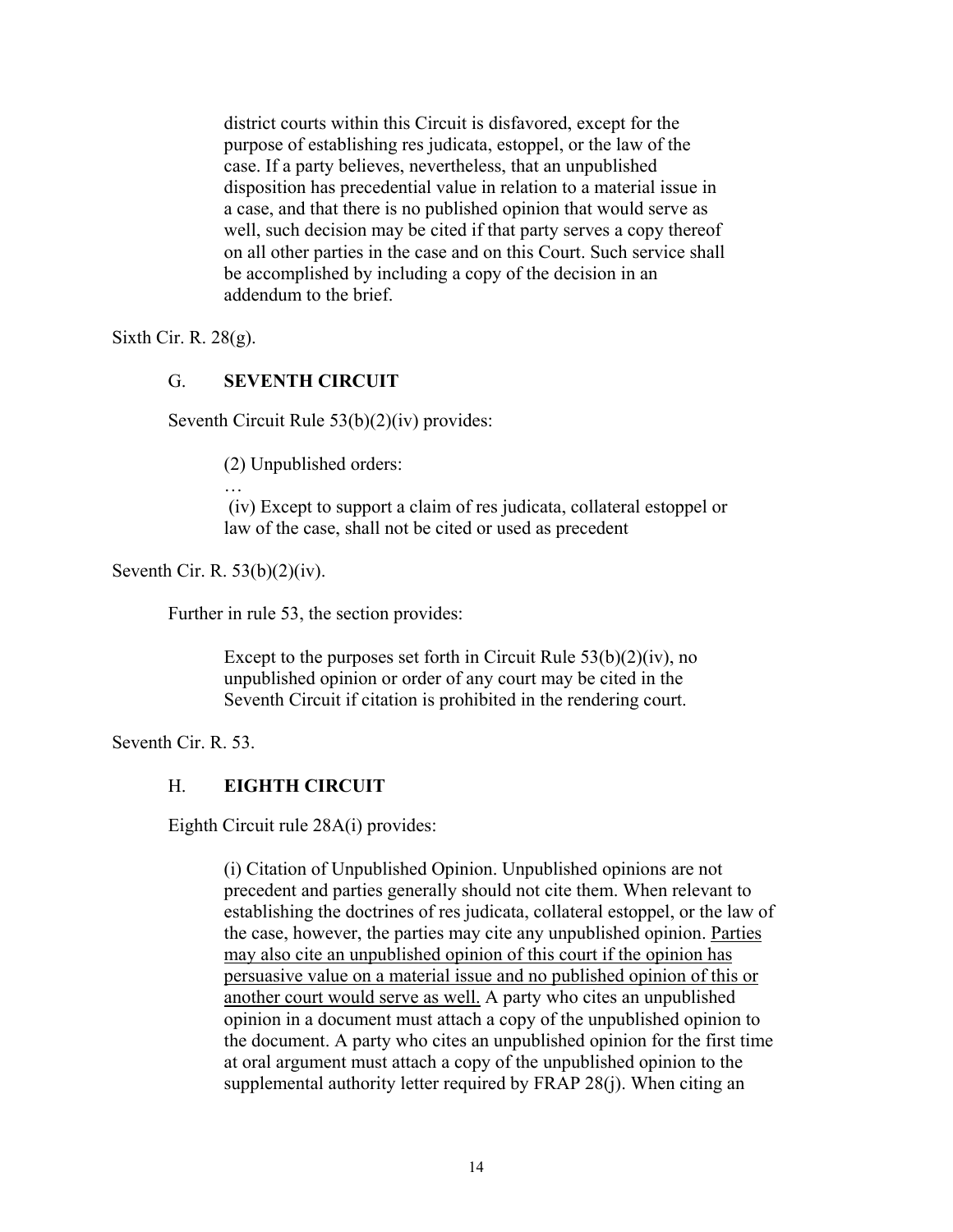unpublished opinion, a party must indicate the opinion's unpublished status.

Eighth Cir. R. 28A(i)(emphasis added).

### I. **NINTH CIRCUIT**

Circuit Rule 36-3 of the Ninth Circuit has been adopted for a limited 30-month period,

beginning July 1, 2000 and ending December 31, 2002. Unless, by December 31, 2002, the

Court votes affirmatively to extend the rule, it will automatically expire on December 31, 2002

and the former version of Circuit Rule 36-3, prohibiting citation of dispositions under all

circumstances will be reinstated. The rule provides:

Rule 36-3. Citation of Unpublished Dispositions or Orders

(a) Not Precedent. Unpublished dispositions and orders of this Court are not binding precedent, except when relevant under the doctrines of law of the case, res judicata, and collateral estoppel.

(b) Citation. Unpublished dispositions and orders of this court may not be cited to or by the courts of this circuit except in the following circumstances.

(i) They may be cited to this Court or to or by any other court in this circuit when relevant under the doctrine of law of the case, res judicata, or collateral estoppel. (ii) They may be cited to this Court or by any other courts in this circuit for factual purposes, such as to show double jeopardy, sanctionable conduct, notice, entitlement to attorneys' fees, or the existence of a related case.

(iii) They may be cited to this Court in a request to publish a disposition or order made pursuant to Circuit Rule 36-4, or in a petition for panel rehearing or rehearing en banc, in order to demonstrate the existence of a conflict among opinions, dispositions, or orders. (c) Attach Copy. A copy of any cited unpublished disposition or order must be attached to the document in which it is cited, as an appendix. Ninth Cir. R. 36-3 (b)(iii);

### J. **TENTH CIRCUIT**

Effective January 1, 1999, Rule 36.3 of the Tenth Circuit, entitled "Citation of

unpublished opinions/orders and judgments" provides:

(A) Not Precedent. Unpublished orders and judgments of this court are not binding precedents, except under the doctrines of law of the case, res judicata, and collateral estoppel. (B) Reference. Citation of an unpublished decision is disfavored. But an unpublished decision may be cited if: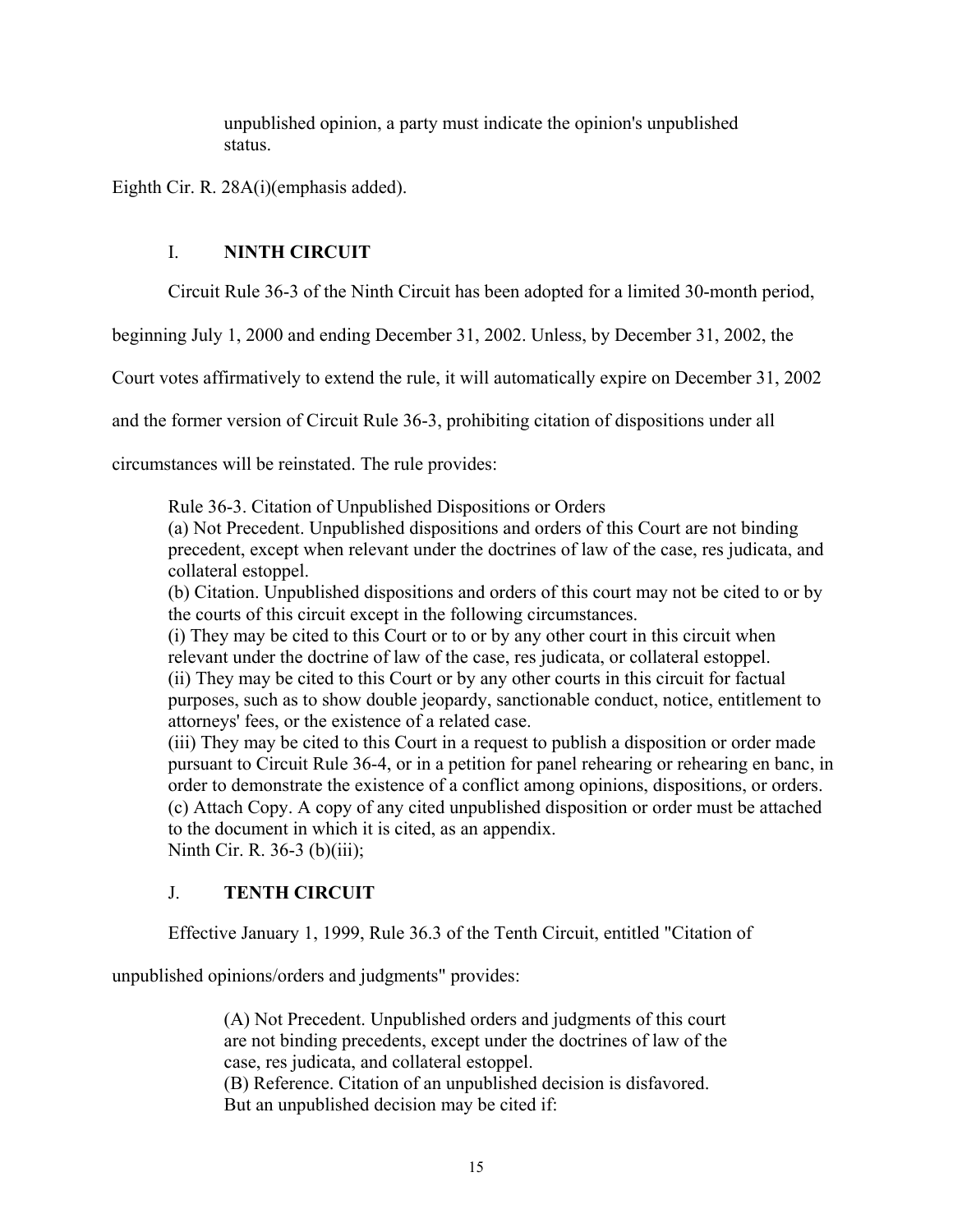(1) it has persuasive value with respect to a material issue that has not been addressed in a published opinion; and (2) it would assist the court in its disposition. (C) Attach Copy. A copy of an unpublished decision must be attached to any document that cites it. If an unpublished decision is

cited at oral argument, the citing party must provide a copy to the court and the other parties.

Tenth Cir. R. 36.3(B) (1) & (2).

### K. **ELEVENTH CIRCUIT**

Rule 36-2 of the Eleventh Circuit provides:

An opinion shall be unpublished unless a majority of the panel decides to publish it. Unpublished opinions are not considered binding precedent. They may be cited as persuasive authority, provided that a copy of the unpublished opinion is attached to or incorporated within the brief, petition, motion or response in which such citation is made.

Eleventh Cir. R. 36-2.

#### L. **FEDERAL CIRCUIT**

Local Rule 47.6 of the Federal Circuit provides:

Opinion and Order of the Court

(a) Disposition of Appeal, Motion, or Petition; Precedential Effect. Disposition of an appeal may be announced in an opinion; disposition of a motion or petition may be announced in an order. An appeal may also be disposed of in a judgment of affirmance without opinion pursuant to Federal Circuit Rule 36. A disposition may be cited as precedent of the court unless it is issued bearing a legend specifically stating that the disposition may not be cited as precedent.

(b) Nonprecedential Opinion or Order. An opinion or order which is designated as not to be cited as precedent is one unanimously determined by the panel issuing it as not adding significantly to the body of law. **Any opinion or order so designated must not be employed or cited as precedent.** This rule does not preclude assertion of claim preclusion, issue preclusion, judicial estoppel, law of the case, or the like based on a decision of the court designated as nonprecedential.

(c) Request to Make an Opinion or Order Precedential; Time for Filing. Within 60 days after any nonprecedential opinion or order is issued, any person may request, with accompanying reasons, that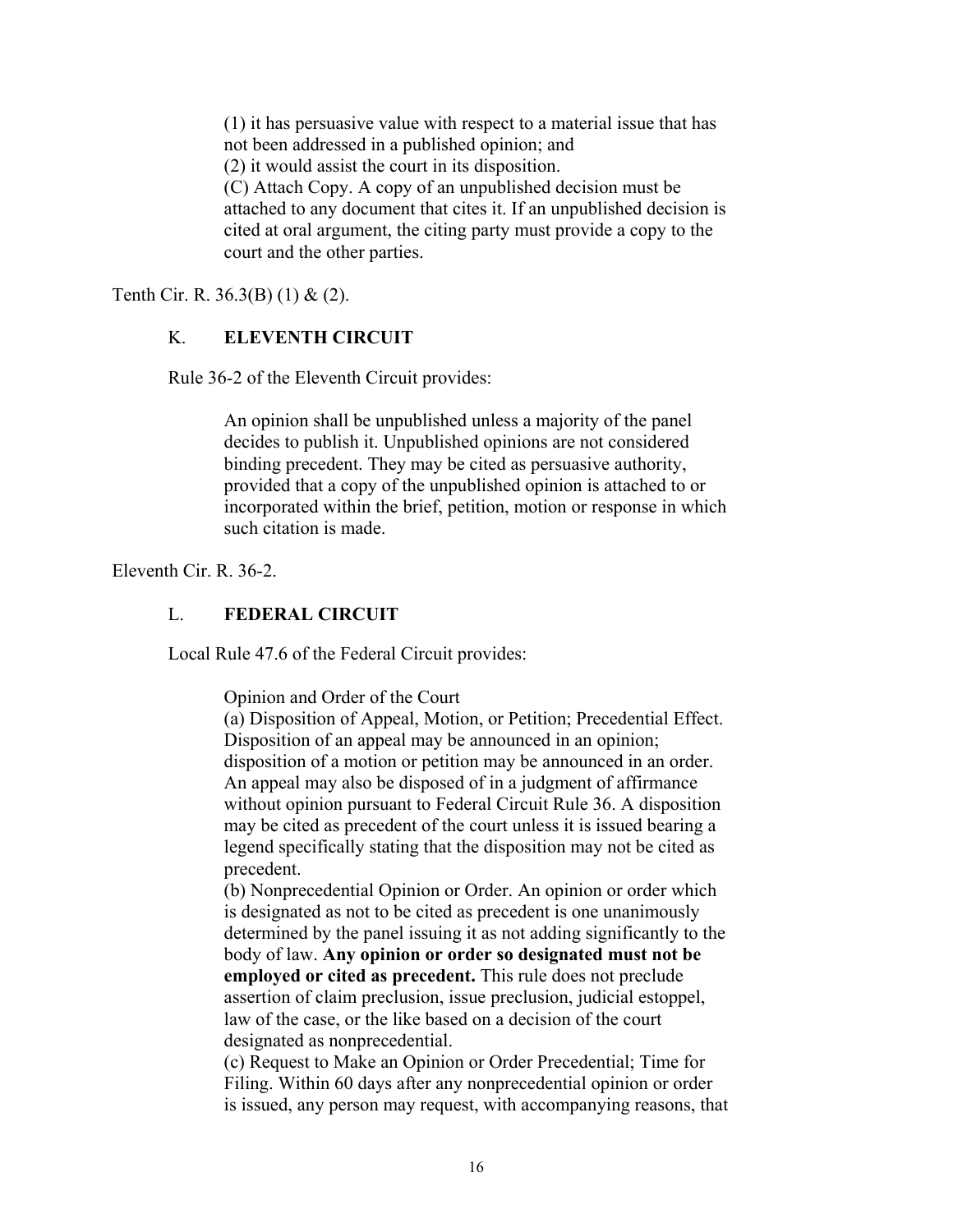the opinion or order be reissued as precedential. An original and 6 copies of the request must be filed with the court. The request will be considered by the panel that rendered the disposition. The requestor must notify the court and the parties of any case that person knows to be pending that would be determined or affected by reissuance as precedential. Parties to pending cases who have a stake in the outcome of a decision to make precedential must be given an opportunity to respond. If the request is granted, the opinion or order may be revised as appropriate. (d) Public Records. All dispositions by the court in any form will be in writing and are public records.

Fed. Cir. R. 47.6 (emphasis added).

### M. **DC CIRCUIT**

The Rules for the United States Court Of Appeals For The District Of Columbia Circuit

Rule 28(c) provides as follows:

(c) Citation to Unpublished Disposition. Unpublished orders or judgments of this court, including explanatory memoranda and sealed opinions, are not to be cited as precedent. The same rule applies to unpublished dispositions of district courts, and to unpublished dispositions of other courts of appeals if those appellate courts have a rule similar to this one. Counsel may refer to an unpublished disposition, however, when the binding or preclusive effect of the disposition, rather than its quality as precedent, is relevant. In that event, counsel must include in an appropriately labeled addendum to the brief a copy of each unpublished disposition cited therein. The addendum may be bound together with the brief, but separated from the body of the brief (and from any other addendum) by a distinctly colored separation page. If the addendum is bound separately, it must be filed and served concurrently with, and in the same number of copies as, the brief itself.

#### N. **GUAM**

"Guam courts afford the same respect to published and unpublished decisions." People of

Territory of Guam v. Yang, 800 F.2d 945 (9th Cir.(Guam) 1986).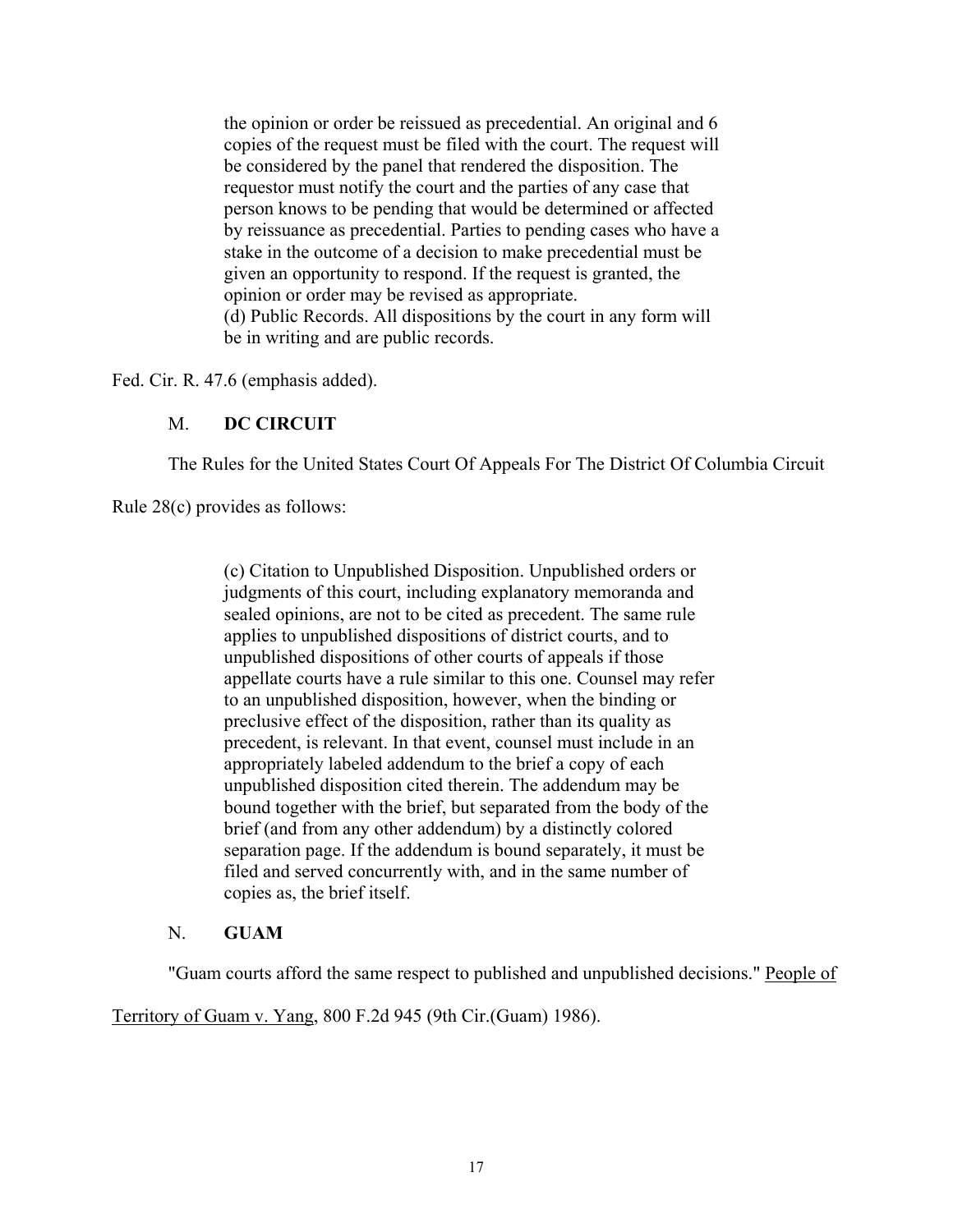#### VIII. **RECOMMENDATIONS**

#### A. **INCREASE OF THE NUMBER OF APPELLATE JUDGES**

It is the opinion of the Committee that there is a direct correlation between the fact that the increased number of practicing attorneys and appeals to the Hawai`i appellate courts outstrips the number of appellate judges. This, in turn, results in a proportionate increase in the number of summary disposition orders and unpublished memorandum opinions. Therefore, the Committee recommends that the Hawai`i Chapter of the American Judicature Society support any effort to legislatively increase the number of appellate judges.

### B. **CONSIDER AT LEAST AS TO CRIMINAL MATTERS THAT THE SUMMARY DISPOSITION ORDERS CONTAIN SOME BASIS FOR THE DECISION OF THE COURT**

The Committee encourages the appellate courts to provide some explanation or rationale, however brief, for their decisions, particularly as to criminal decisions that affect the habeas corpus situations.

### C. **ABILITY TO CITE UNPUBLISHED MEMORANDUM OPINIONS - A PROPOSAL TO AMEND HRAP 35**

The Committee respects the appellate courts' need for flexibility in utilizing the unpublished opinion mechanism to dispose of cases in a timely and efficient manner. To be sure, it commends the appellate courts' past efforts at significantly reducing the backlog of cases through the use of memorandum opinions and summary disposition orders.

 By the same token, however, the Committee notes that a significant body of law has developed through the use of unpublished opinions and orders. While these opinions and orders are admittedly non-precedential by virtue of their non-publication and hence, non-binding in any other action or proceeding, they are nonetheless instructive to litigants and counsel alike (and presumably would be to the deciding court if they are permitted to be cited) as to how the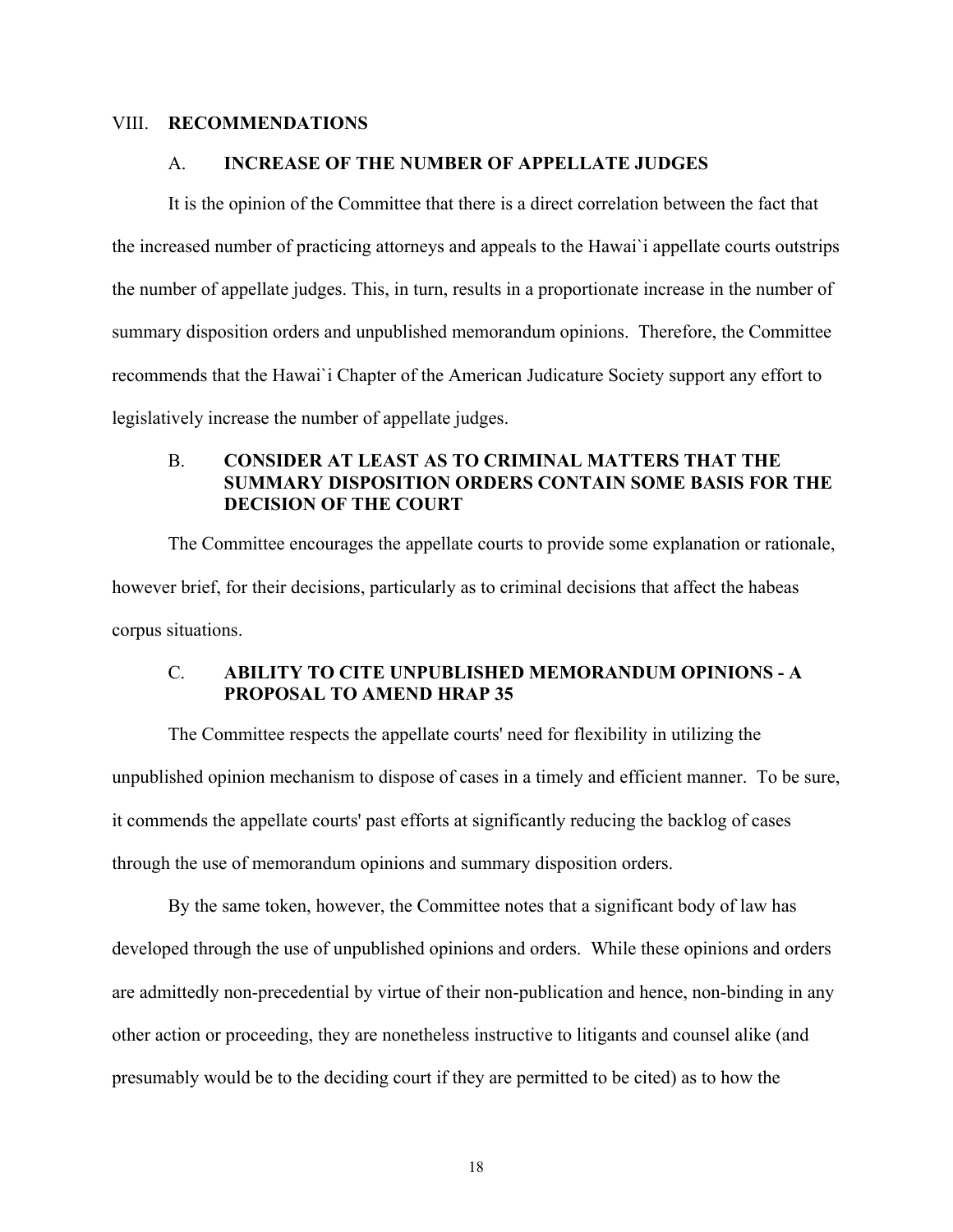appellate courts may view cases or issues of similar import to the case or issue in question. These opinions and orders are moreover easily accessible through on-line sources and therefore are theoretically available to the public.

 Indeed, there is empirical evidence of the value and apparent widespread use of unpublished opinions and orders in the family law practice arena. The Family Law Section of the Hawai'i State Bar Association is one of the most organized and active sections of the bar association. As part of the benefits it offers to its members, the Section regularly reports summaries of memorandum opinions and summary disposition orders of significance in family law. These unpublished opinions are, in relevant circumstances, then used by the practitioners to advise their clients as to how the appellate courts are likely to view those issues in their cases which may be similar to the issues discussed in the opinions. Again, while aware of its nonbinding nature, the practitioners nonetheless find the opinions to be of great instructional and guidance value.

 The Committee thus feels that citation to these opinions and orders should, at a minimum, be permitted in briefs or memoranda filed in any other action or proceeding, provided, of course, that they have persuasive value. The present rule that these opinions and orders shall neither be cited nor considered to be controlling authority except when they establish the law of the case, res judicata or collateral estoppel, or are cited in a criminal action or proceeding involving the same respondent, may remain intact. In short, the new proposed rule would simply permit a party to cite an unpublished opinion for its persuasive value alone.

 The Committee feels that permitting the citation of relevant, albeit non-binding, opinions and orders will also assist the court to whom they are cited in its ultimate consideration and decision in the case. The court is free to either accept or totally disregard the cited opinion or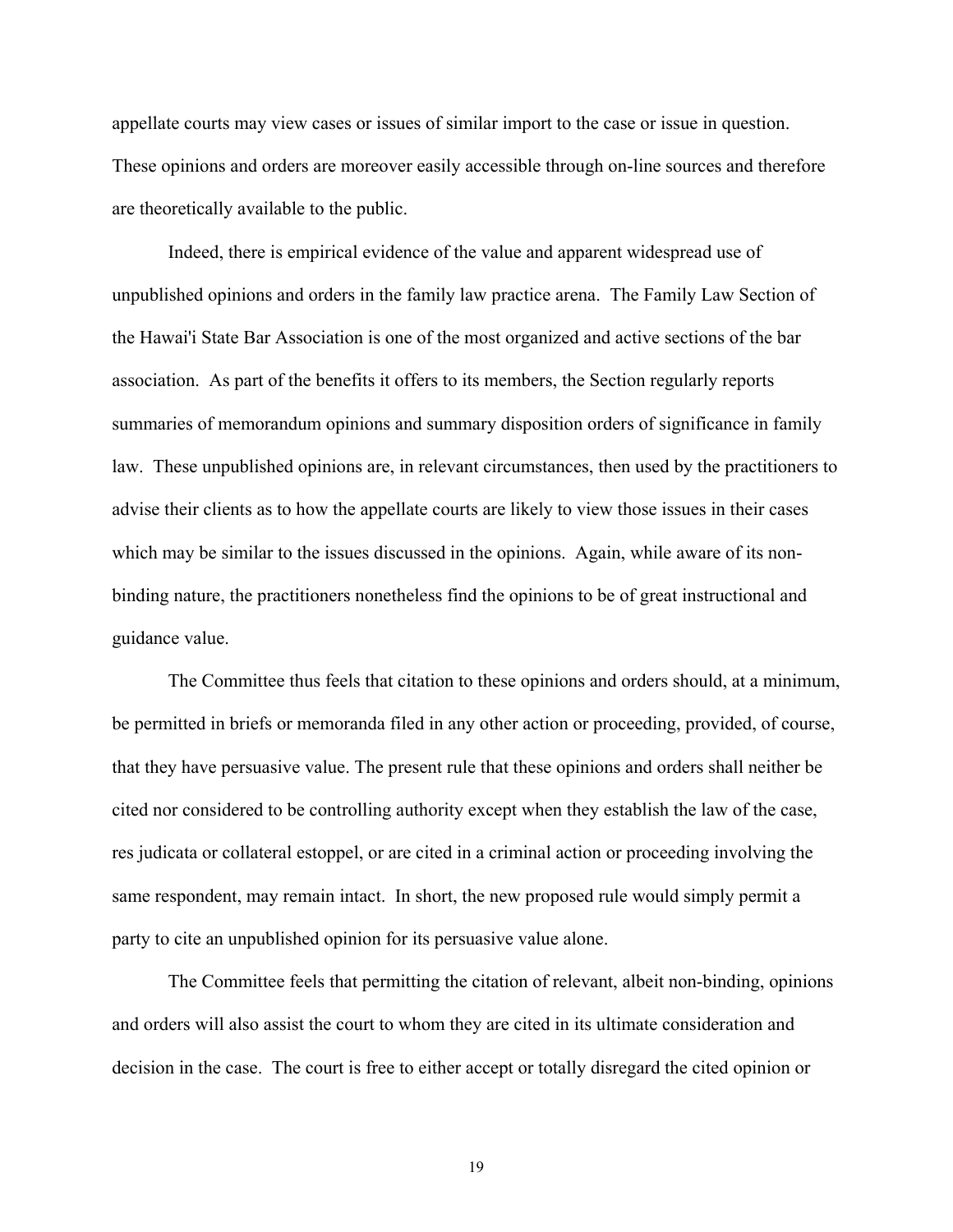order for its persuasive value. The ultimate purpose of the new proposed rule is to present the deciding court with the full panoply of options and arguments available in order to assist it in making the best and most reasoned judgment available.

 Further, given the unpublished nature of the opinion or order, the new proposed rule requires that a copy of any cited memorandum opinion or unpublished dispositional order be attached in an appendix to the brief or document in which it is cited. The rule also requires that, after diligent search, the citing party shall indicate any subsequent disposition of the cited opinion or order by the appellate courts. Similarly, if an unpublished decision is cited at oral argument, the citing party shall provide a copy of the same to the court and the other parties.

 After extensive review and study of the matter and interviews of various resource persons, including the Chief Justice of the Hawai`i Supreme Court and the Chief Judge of the Intermediate Court of Appeals, the Committee thus concludes and recommends that HRAP 35 should be amended to allow a party to cite a memorandum opinion or unpublished dispositional order in any action or proceeding, provided it has persuasive value.

#### D. **APPLICATION FOR PUBLICATION OF AN UNPUBLISHED OPINION**

 While the Committee came to consensus that parties/litigants should be allowed to cite to unpublished opinions (with certain conditions), it was understood that that would not make those opinions binding precedent with the court. Therefore, the Committee also looked at the (probably rare) situation of a party's desire that an unpublished opinion carry the weight of binding precedent.

 The Committee then agreed that, in addition to the allowed citation of unpublished opinions, an additional rule change that would allow a party or interested person to apply for publication of an unpublished opinion might serve a rarely used, but valuable, purpose.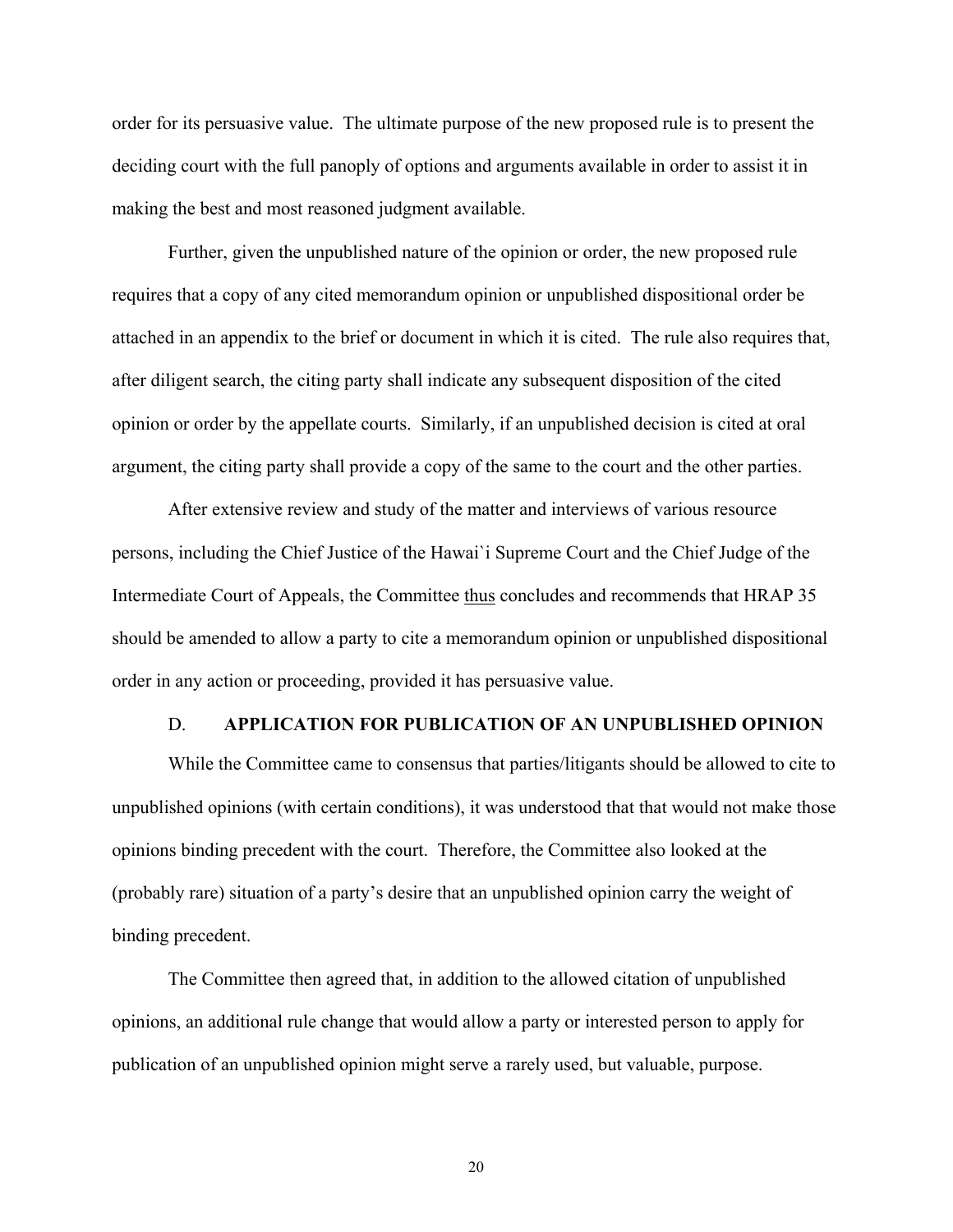To avail oneself of this sort of process would take time. Therefore, it is clear that this approach does not provide sufficient remedy for a party in a litigation while court proceedings are ongoing. However, in a situation such as is presented by the Hawai'i Supreme Court decision in AIG Hawai'i Ins.Co., Inc. v. Yucoco, 91 Hawai'i 123 (1998)(memorandum opinion), it may well be appropriate to take the time to formally apply for publication.

 This is an observation made by others. "Many commentators have expressed their concerns with the assumption that unpublished equals unprecedential." Sheree L. K. Nitta, The Price of Precedent: Anastasoff v. United States, U. Haw. L. Rev. 795, 814 (2001). Indeed, "[o]ne judge has even admitted that, 'when we make our ad hoc determination that a ruling is not significant enough for publication, we are not in as informed a position as we might believe. Future developments may well reveal that the ruling is significant indeed.'" Id. "Numerous studies have demonstrated that opinions that were precedential did indeed go unpublished." Id., at 815.

 A draft of the proposed amended rule, including both the language allowing for the citation of unpublished opinions and the application for publication of unpublished opinions is attached hereto as Exhibit "A". Deletions are bracketed and additions are underscored.